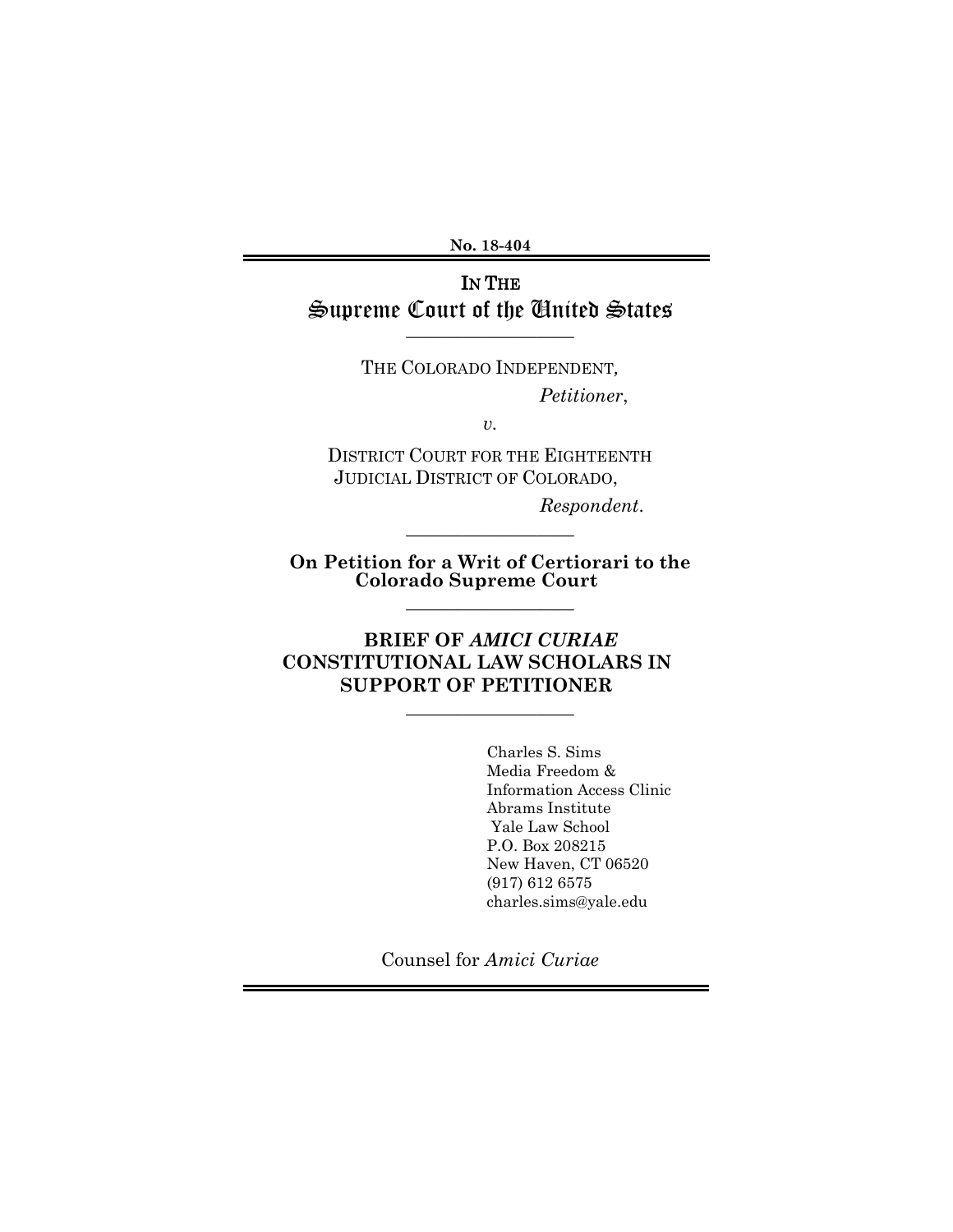### QUESTION PRESENTED

<span id="page-1-0"></span>Does the public's qualified First Amendment right of access defined by this Court in a series of cases culminating in *Press-Enterprise Co. v. Superior Court*, 478 U.S. 1 (1986), apply to the substantive motion papers, hearing transcripts, and court orders filed in a capital murder prosecution?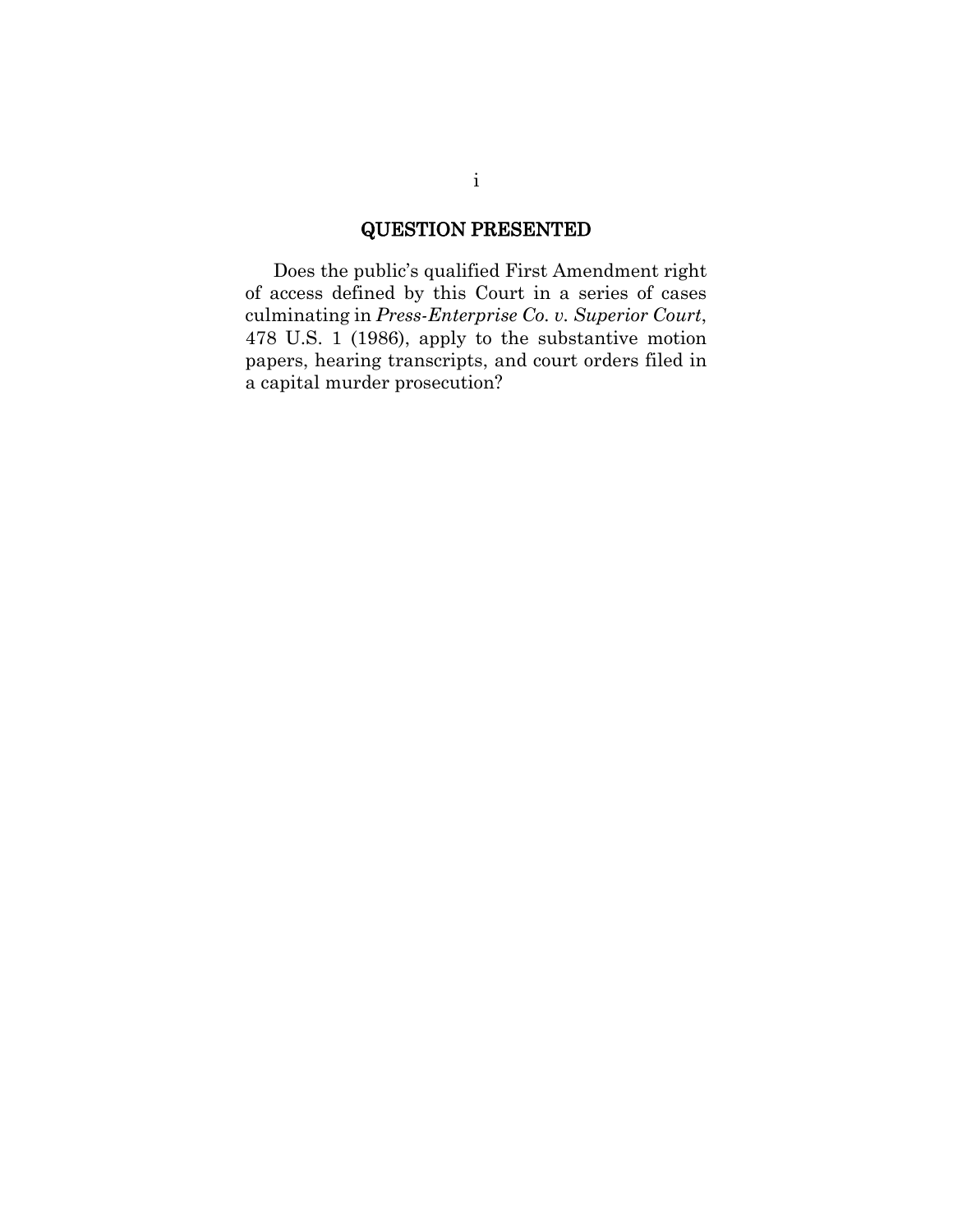# **TABLE OF CONTENTS**

| INTERESTS OF AMICI CURIAE 1                                                                                                                                                                                                          |
|--------------------------------------------------------------------------------------------------------------------------------------------------------------------------------------------------------------------------------------|
|                                                                                                                                                                                                                                      |
| REASONS FOR GRANTING THE PETITION 4                                                                                                                                                                                                  |
| THE COLORADO SUPREME COURT<br>$\mathbf{L}$<br>HAS DECIDED AN IMPORTANT<br>FEDERAL CONSTITUTIONAL<br><b>QUESTION IN A WAY THAT WILL</b><br><b>UNDERMINE THE PROPER</b><br>FUNCTIONING OF THE COURTS AND<br>ERODE PUBLIC CONFIDENCE IN |
| Public access to judicial documents<br>$A_{\cdot}$<br>exposes and reduces malfunctions in the                                                                                                                                        |
| Public access to judicial documents<br>$\mathbf{B}$<br>improves the public's understanding of the<br>justice system and bolsters public confidence                                                                                   |
| II. LINGERING UNCERTAINTY<br>AMONG THE LOWER COURTS ABOUT<br>THE PROPER APPLICATION OF THE<br>FIRST AMENDMENT ACCESS RIGHT<br>TO JUDICIAL RECORDS ALSO<br>SUGGESTS THE NEED FOR REVIEW 12                                            |
|                                                                                                                                                                                                                                      |
| APPENDIX-Description of Amici CuriaeA-1                                                                                                                                                                                              |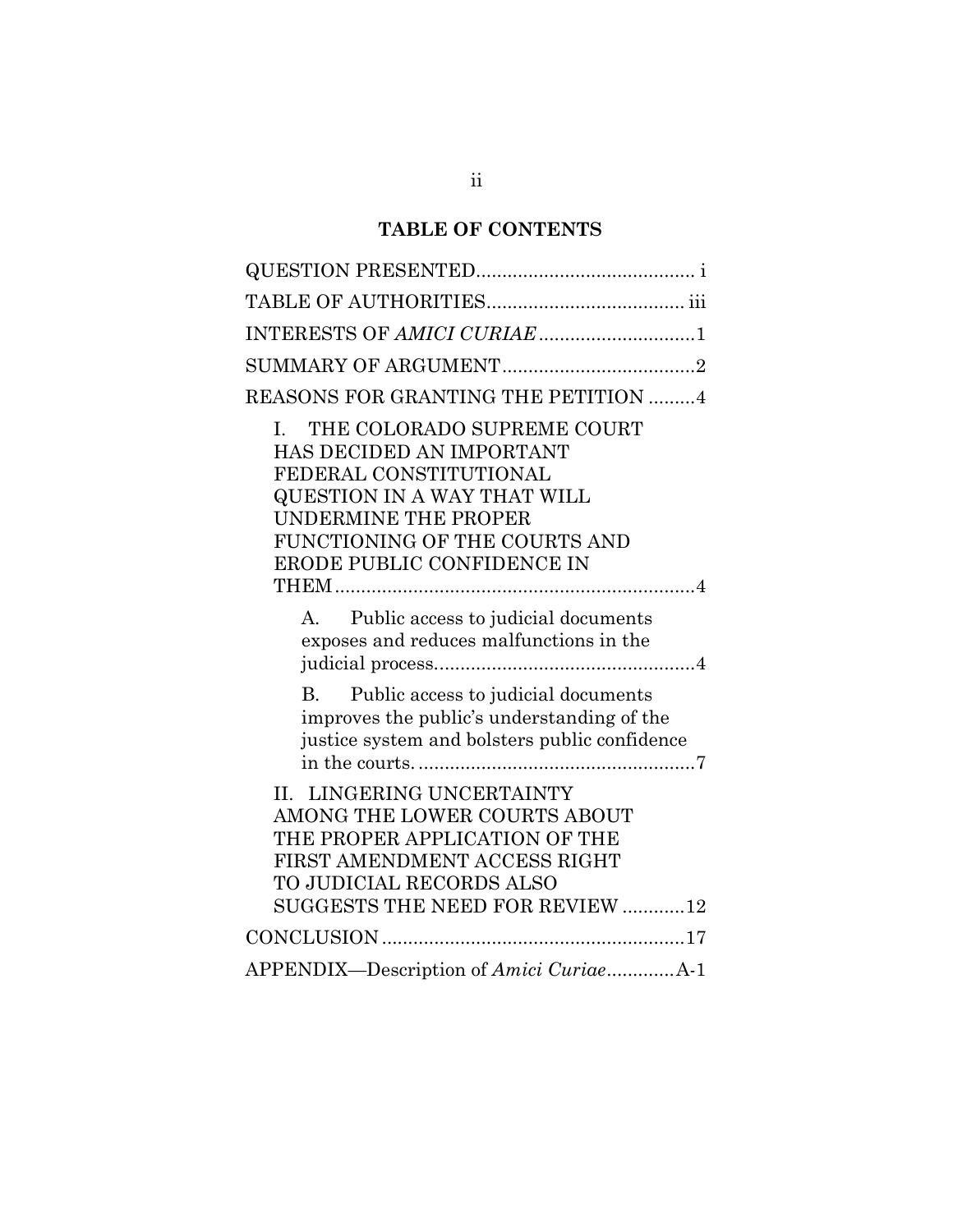## TABLE OF AUTHORITIES

## <span id="page-3-0"></span>**Cases**

| Applications of Nat'l Broad. Co.,                         |
|-----------------------------------------------------------|
| Associated Press v. U.S. Dist. Court,                     |
| Baltimore Sun Co. v. Goetz,                               |
| Brown & Williamson Tobacco Corp. v.<br>F.T.C.,            |
| CBS Inc. v. U.S. Dist. Court,                             |
| Dhiab v. Trump,<br>852 F.3d 1087 (D.C. Cir. 2017)  16, 17 |
| Globe Newspaper Co. v. Superior Court,                    |
| Grove Fresh Distribs., Inc. v. Everfresh<br>Juice Co.,    |
| Hartford Courant Co. v. Pellegrino,                       |
| In re Cont'l Ill. Sec. Litig.,                            |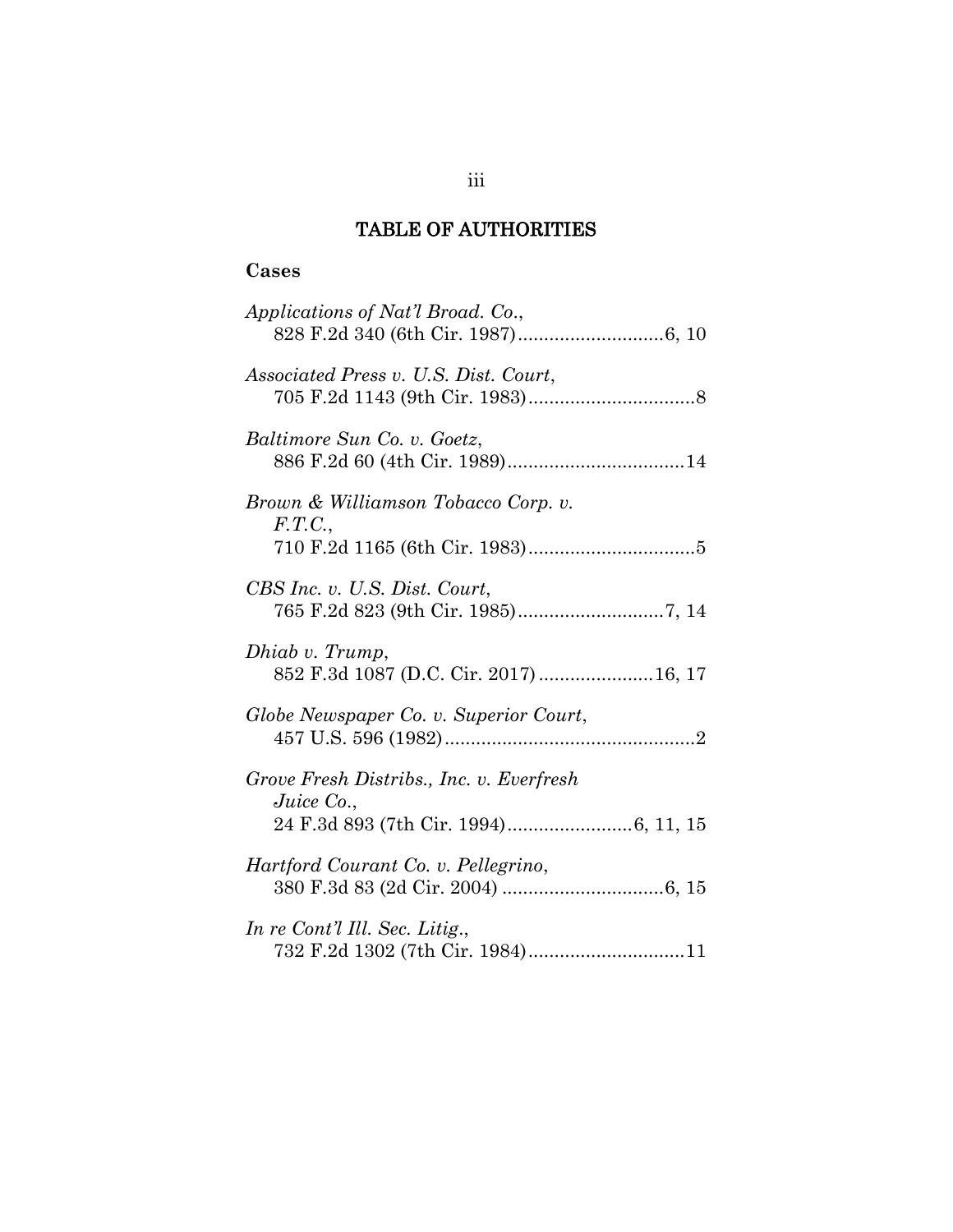| In re Jury Questionnaires,                                                                           |
|------------------------------------------------------------------------------------------------------|
| In re Providence Journal Co.,                                                                        |
| In re Search Warrant for Secretarial<br>Area Outside Office of Gunn,                                 |
| Indianapolis Star v. United States (In re<br>Search of Fair Fin.),<br>692 F.3d 424 (6th Cir. 2012)14 |
| Landmark Comme'ns v. Virginia,                                                                       |
| Oregonian Publ'g Co. v. U.S. Dist.<br>Court.,                                                        |
| Press-Enterprise Co. v. Superior Court,                                                              |
| Press-Enterprise Co. v. Superior Court,                                                              |
| Richmond Newspapers, Inc. v. Virginia,                                                               |
| Seattle Times Co. v. U.S. Dist. Court,<br>845 F.2d 1513 (9th Cir. 1988)14                            |
| Times Mirror Co. v. United States,<br>873 F.2d 1210 (9th Cir. 1989)14                                |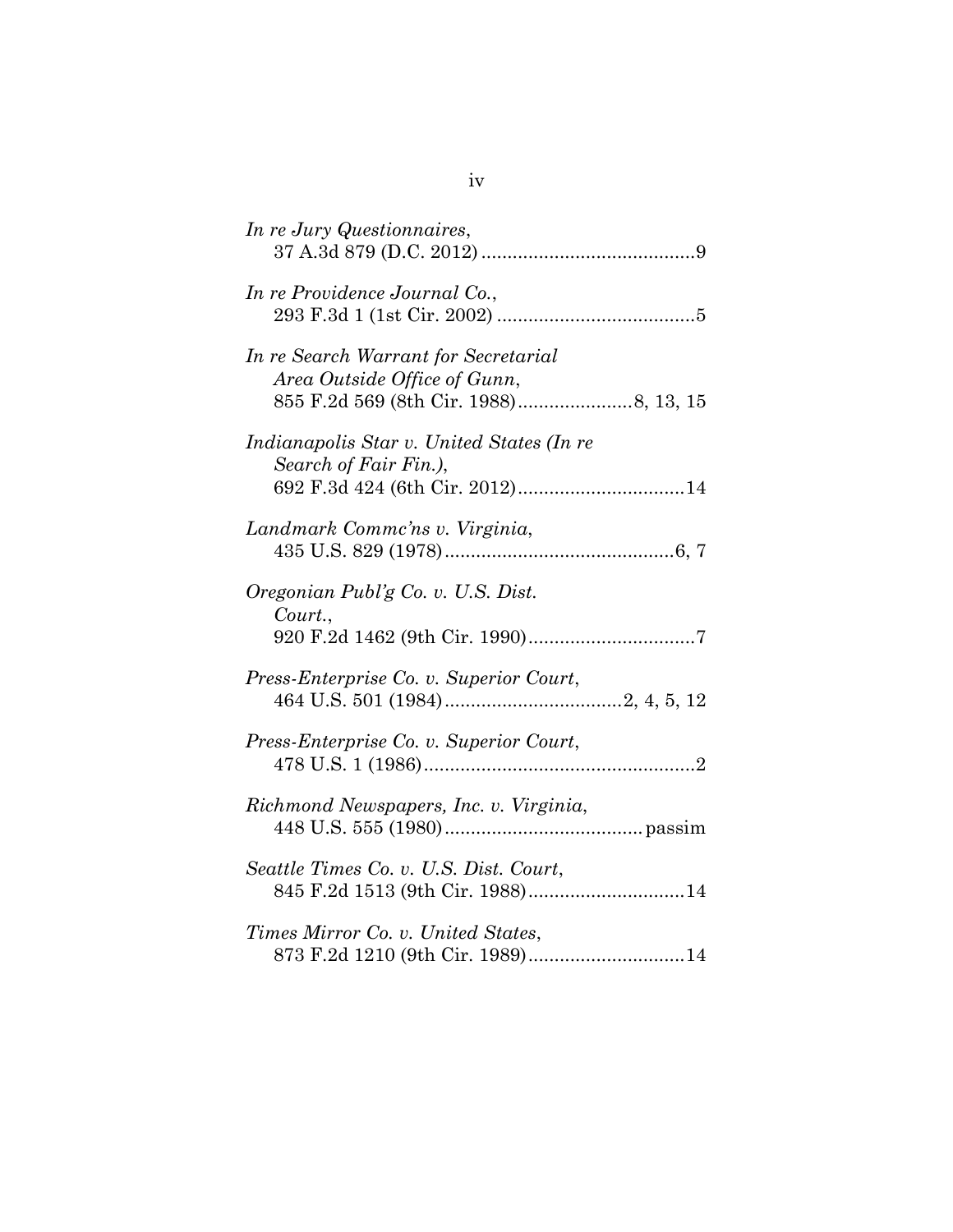| United States v. Anderson,                                        |
|-------------------------------------------------------------------|
| United States v. Antar,                                           |
| United States v. Biaggi (In re N.Y.<br>Times Co.),                |
| United States v. Connolly (In re Bos.<br>Herald, Inc.),           |
| United States v. Corbitt,                                         |
| United States v. Ellis,                                           |
| United States v. El-Sayegh,                                       |
| United States v. Gonzales,<br>150 F.3d 1246 (10th Cir. 1998)13    |
| United States v. Ladd,                                            |
| United States v. Peters,<br>754 F.2d 753, 763 (7th Cir. 1985)14   |
| United States v. Santarelli,                                      |
| United States v. Smith,<br>776 F.2d 1104 (3d Cir. 1985) 9, 13, 14 |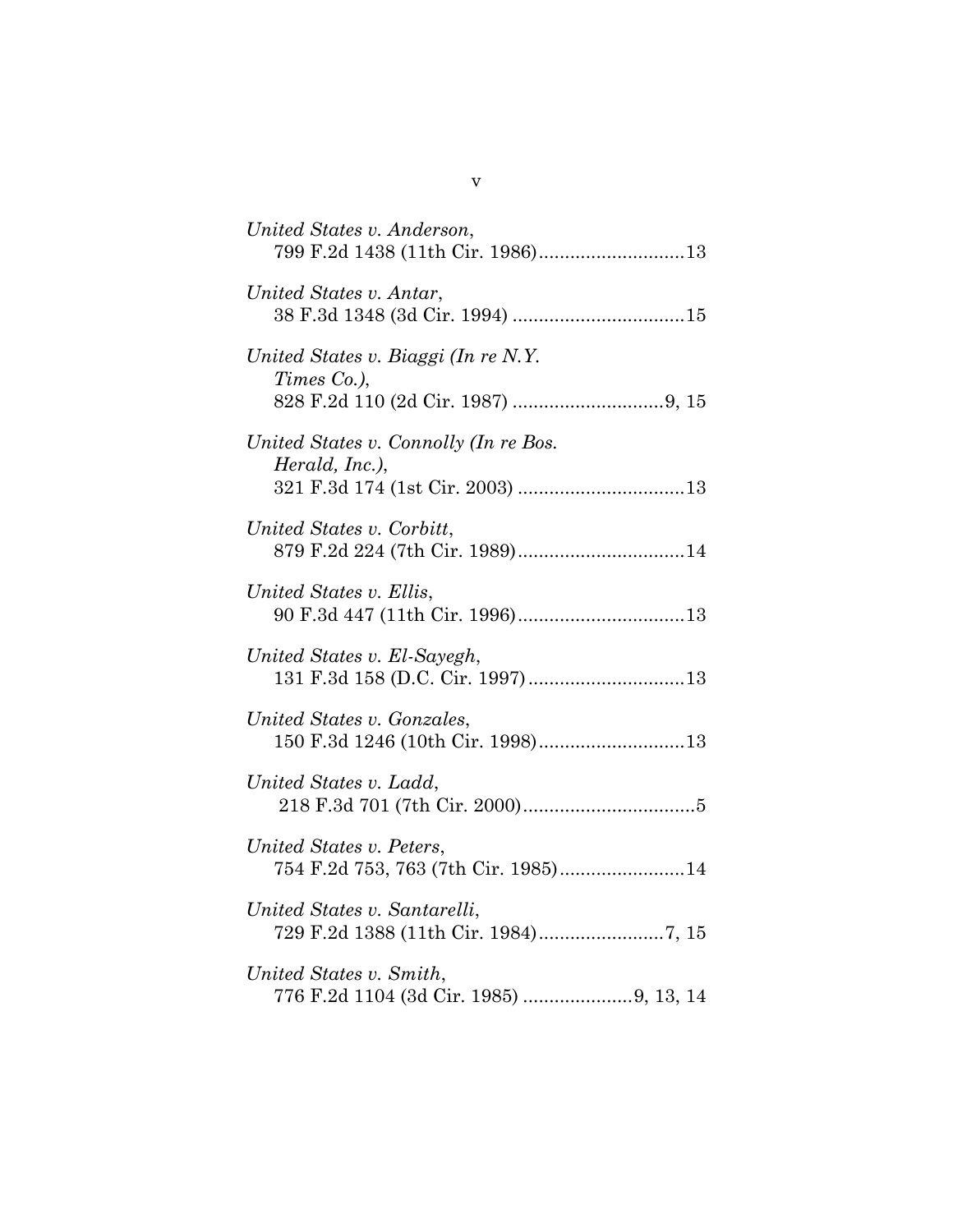| United States v. Soussoudis (In re Wash.<br>Post Co.), |
|--------------------------------------------------------|
|                                                        |
| United States v. Suarez,                               |
| Wash. Post v. Robinson,                                |
| Whiteland Woods, L.P. v. Twp. of W.<br>Whiteland,      |
|                                                        |

## **Other Authorities**

| Bernardo S. Silveira, Bargaining With<br>Asymmetric Information: An |
|---------------------------------------------------------------------|
| <i>Empirical Study of Plea</i>                                      |
| Negotiations,                                                       |
|                                                                     |
| David B. Mustard, Racial, Ethnic, and                               |
| <i>Gender Disparities in Sentencing:</i>                            |
| Evidence from the U.S. Federal                                      |
| Courts,                                                             |
|                                                                     |
| David S. Ardia & Anne Klinefelter,                                  |
| Privacy and Court Records: An                                       |
| <i>Empirical Study,</i>                                             |
| 30 BERKELEY TECH. L.J. 1807 (2015) 10                               |
| David S. Ardia, Court Transparency                                  |
| and the First Amendment,                                            |
| 38 CARDOZO L. REV. 835, 858 (2017) 15                               |

vi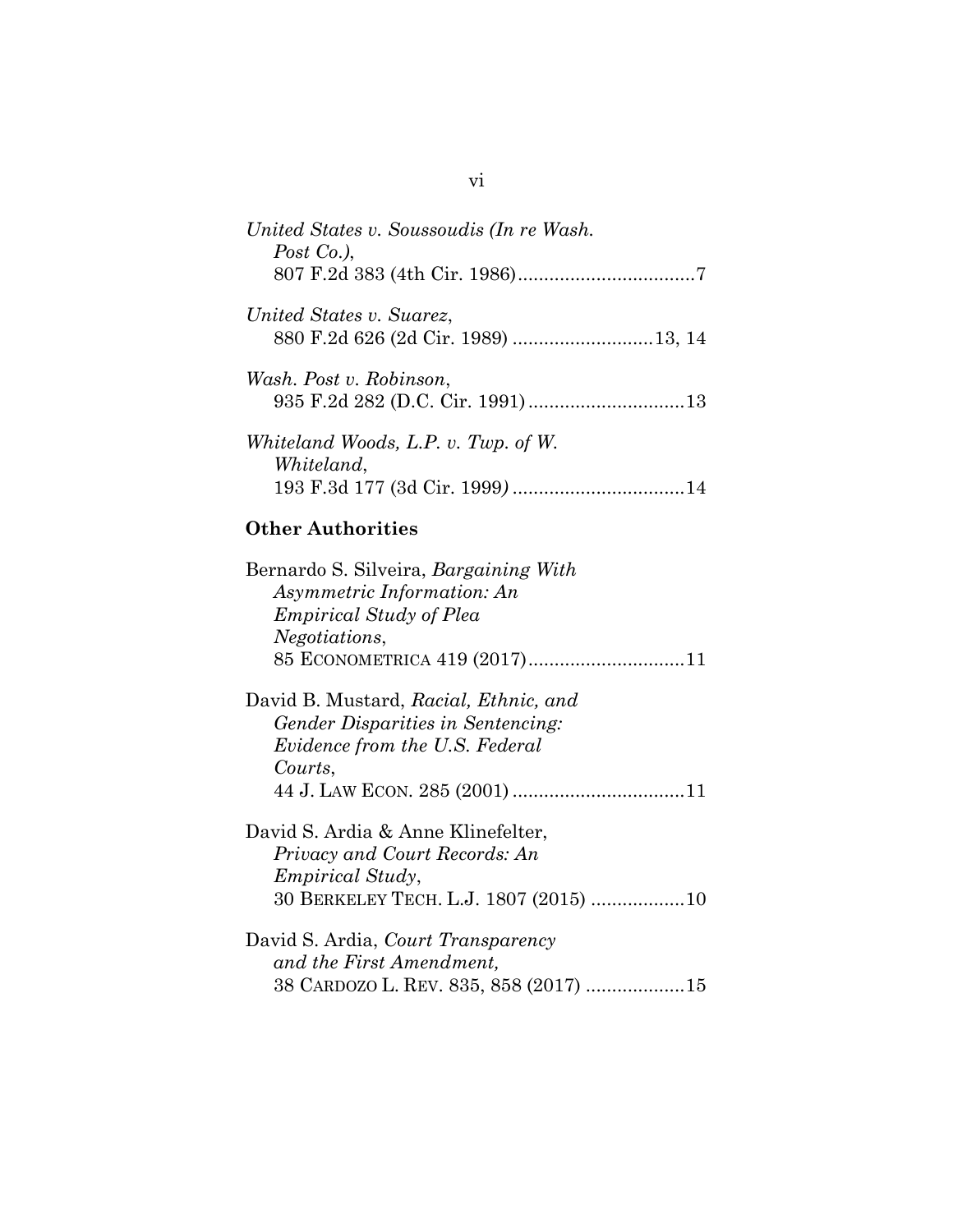William H.J. Hubbard, *The Effects of*  Twombly *and* Iqbal, 14 J. EMPIRICAL LEGAL STUD. 474 (2017)....................................................................10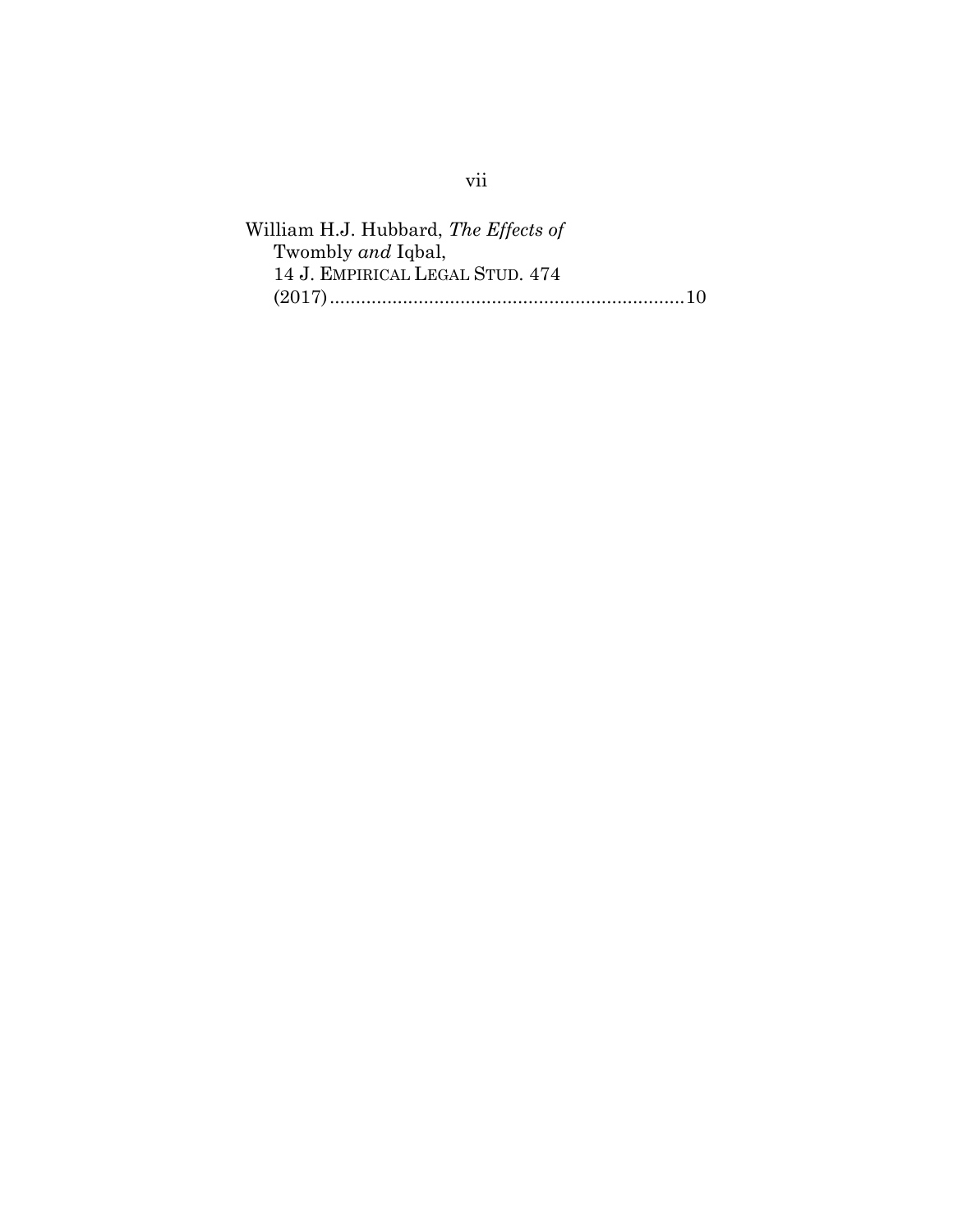#### INTERESTS OF AMICI CURIAE

<span id="page-8-0"></span>*Amici* are scholars specializing in constitutional law. These scholars are all dedicated to the study of the freedoms guaranteed by the First Amendment and have educated students and published articles on the subject. A list of the individual scholars is set out in the Appendix.<sup>1</sup>

The interest of *amici* in this case is to ensure that the press and the public preserve their First Amendment right of access to judicial records, such as motion papers, hearing transcripts, and court orders, produced in the course of criminal proceedings. Public access to judicial documents both ensures the proper functioning of the judicial system through accountability and upholds civic values by promoting understanding and trust in the judiciary. The legitimacy and transparency of criminal proceedings is of paramount importance to the press, whose institutional role is to serve as a watchdog and check on government.

<sup>&</sup>lt;sup>1</sup> The parties received timely notice of and have consented to this brief. Pursuant to S. Ct. Rule 37.6, counsel for petitioner David A. Schulz is co-director of the Media Freedom and Information Access Clinic and participated in the drafting of this brief. No party or party's counsel made a monetary contribution intended to fund the preparation or submission of this brief; and no person other than the amici curiae, its members or its counsel made a monetary contribution intended to fund the preparation or submission of this brief.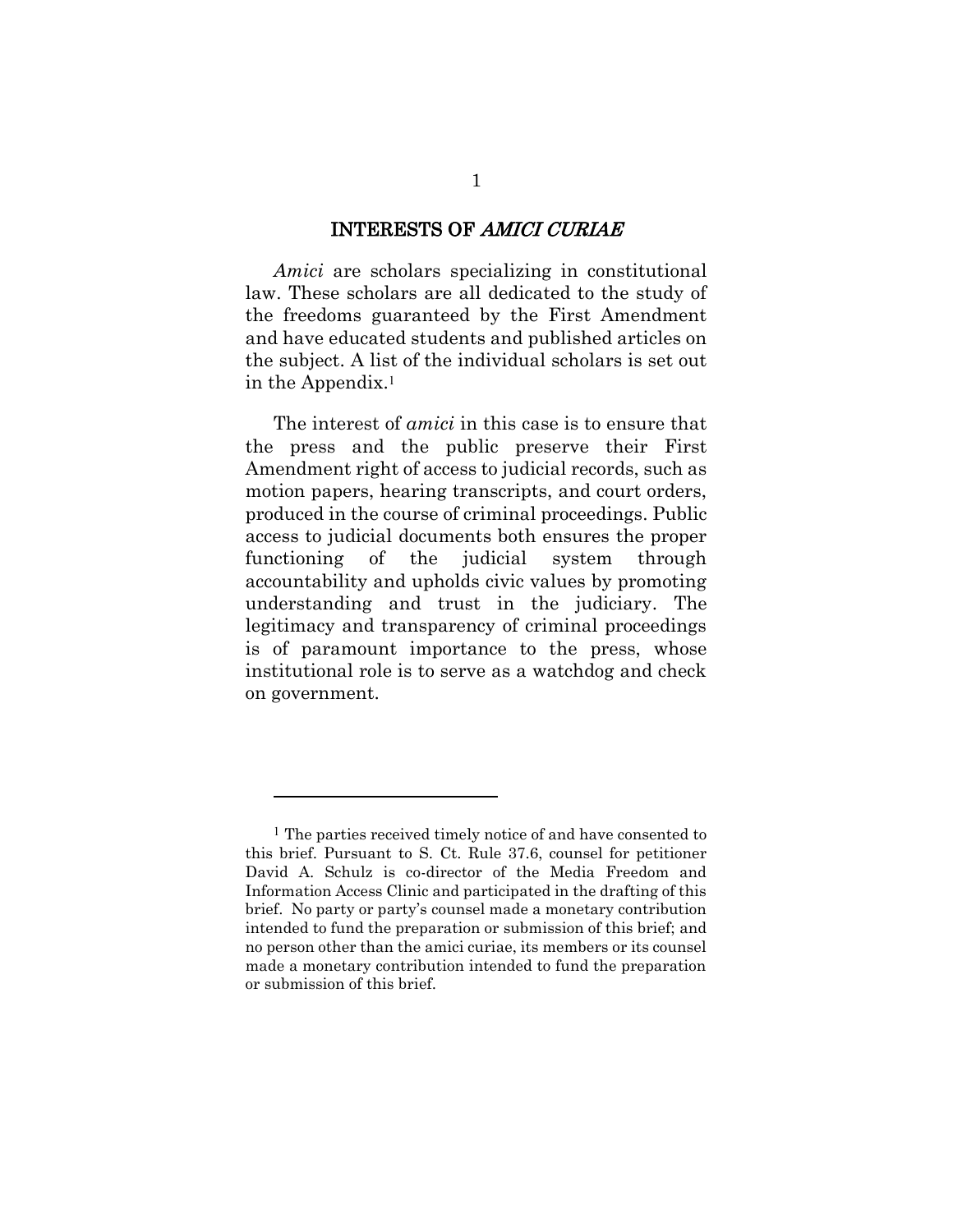#### SUMMARY OF ARGUMENT

<span id="page-9-0"></span>The decision of the Colorado Supreme Court warrants review and prompt reversal. *In re People v. Owens*, 420 P.3d 257 (Colo. 2018). The constitutional access right rejected by the court below both promotes the proper functioning of the courts and assures the public that those courts are carrying out justice. In a quartet of cases beginning with *Richmond Newspapers*, this Court upheld a First Amendment right of access to attend criminal proceedings. *Richmond Newspapers, Inc. v. Virginia*, 448 U.S. 555 (1980); *Globe Newspaper Co. v. Superior Court*, 457 U.S. 596 (1982); *Press-Enterprise Co. v. Superior Court*, 464 U.S. 501 (1984) (*Press-Enterprise I*); *Press-Enterprise Co. v. Superior Court*, 478 U.S. 1 (1986) (*Press-Enterprise II*). In so doing, this Court repeatedly stressed the significant role public access plays in the functioning of the judicial system. Given the functional value of public access, every circuit court and state high court to have addressed the issue has recognized, with unanimity until now, that the same constitutional access right applies to the types of judicial records at issue here: substantive motion papers, hearing transcripts, and judicial orders. None has held—as the Colorado Supreme Court surprisingly did—that the constitutional right of access applies only to entering courtrooms, and never to any judicial records.

Access to judicial records of criminal proceedings is as vital to their proper functioning as access to the live proceedings themselves. For instance, many procedural determinations are made and executed entirely through documents with no actual in-court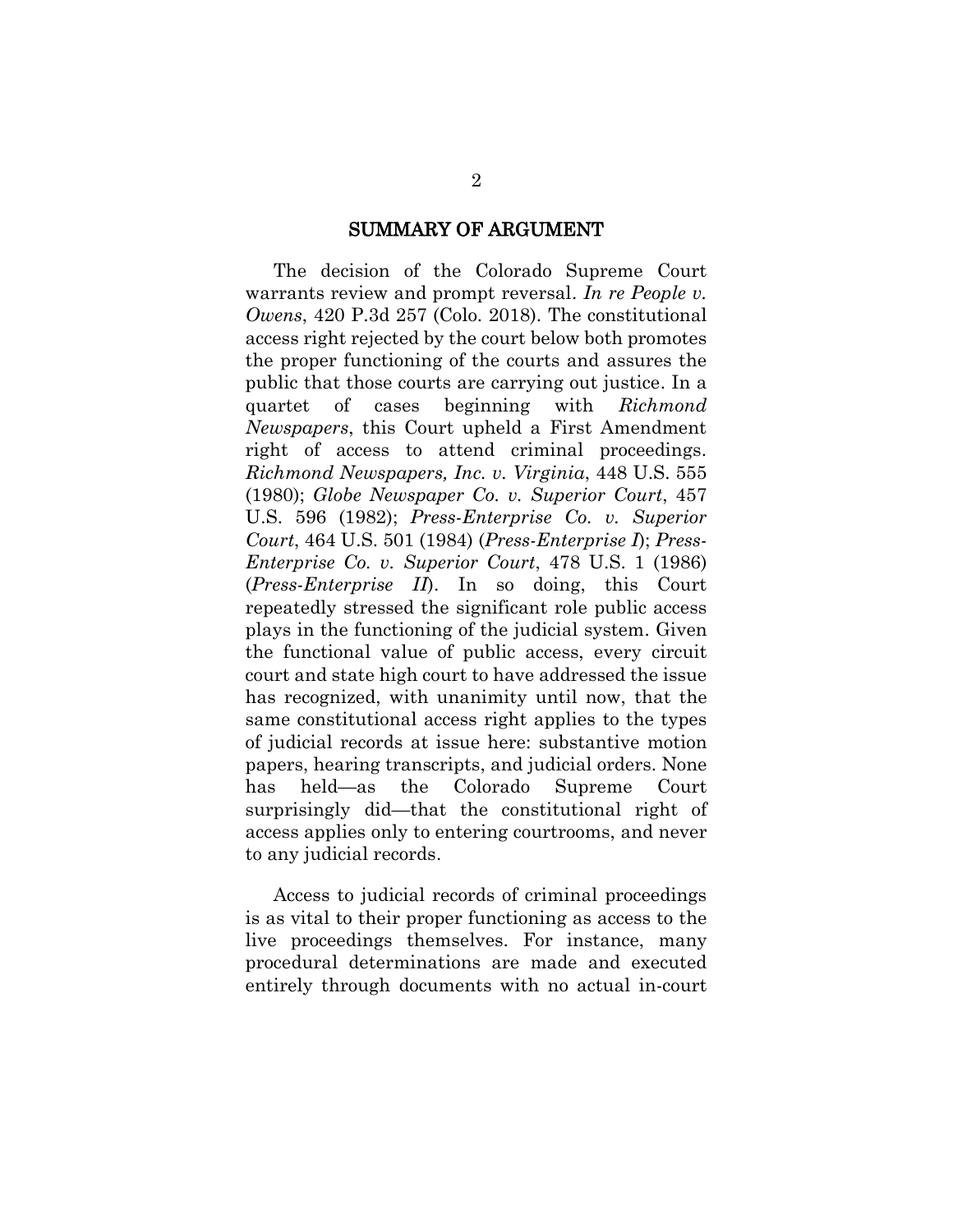proceeding. Moreover, even when proceedings are held, news organizations today largely rely on public judicial records in their reporting, due to financial and time constraints involved in sending reporters to attend proceedings. Public access to court records bolsters the propriety of proceedings and improves the accuracy of fact-finding. Access further enhances the public's trust in and understanding of the judicial process. With its *Colorado Independent* decision, the Colorado Supreme Court has upended what had become well-accepted law. It has undermined both the letter and spirit of this Court's precedent, as well as the ability of the public and the press to identify judicial malfunction.

<span id="page-10-0"></span>Despite impressive near-unanimity that the types of records denied to the *Colorado Independent* are subject to the First Amendment access right, some uncertainty and contradiction remains among appellate courts about which *other* types of records are subject to a qualified constitutional right of access, as well as the proper approach to determining where the right exists. Review by this Court of the Colorado ruling would provide needed guidance to the lower courts about the proper scope and application of the First Amendment access right.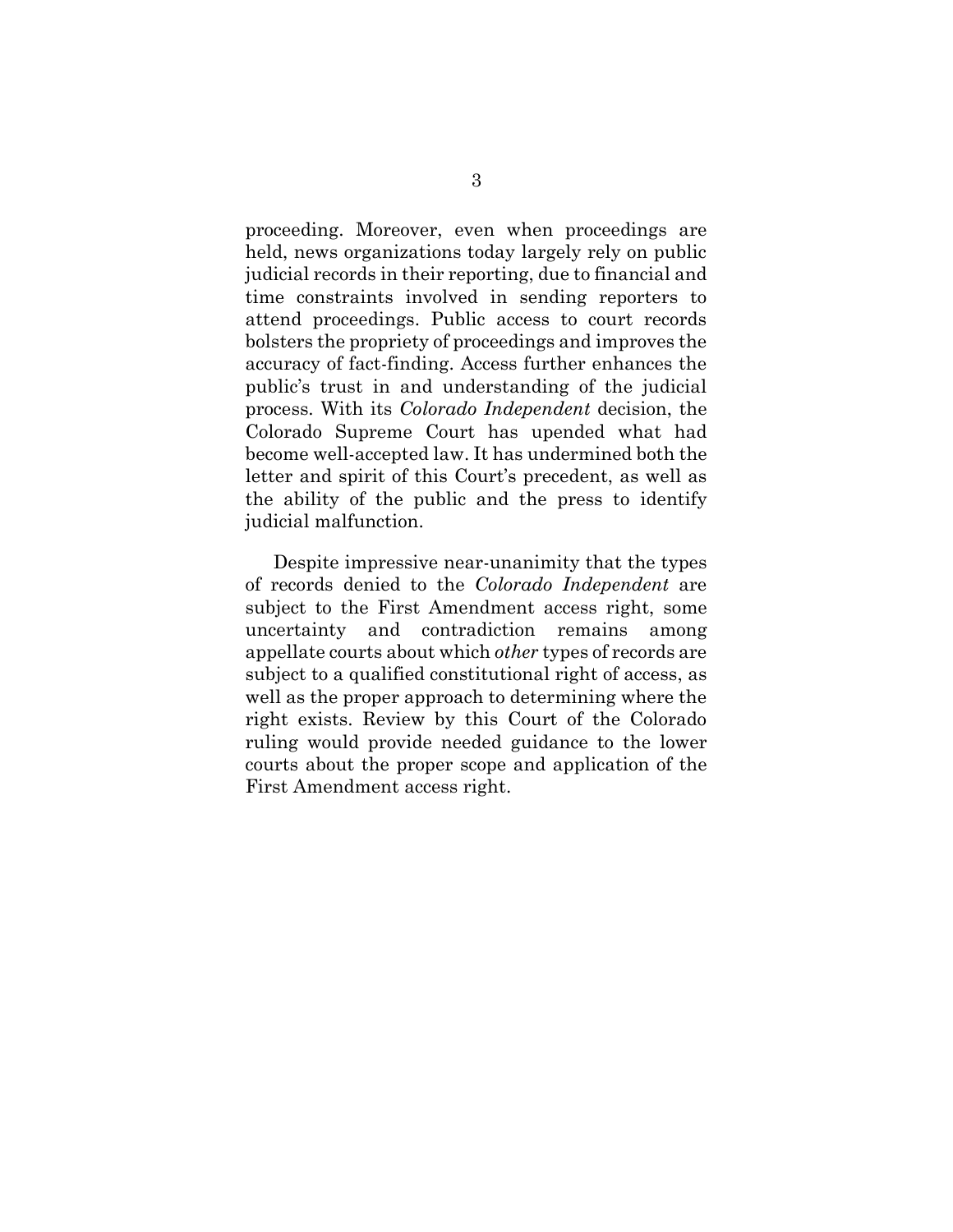#### REASONS FOR GRANTING THE PETITION

<span id="page-11-0"></span>**I. THE COLORADO SUPREME COURT HAS DECIDED AN IMPORTANT FEDERAL CONSTITUTIONAL QUESTION IN A WAY THAT WILL UNDERMINE THE PROPER FUNCTIONING OF THE COURTS AND ERODE PUBLIC CONFIDENCE IN THEM**

#### <span id="page-11-1"></span>**A. Public access to judicial documents exposes and reduces malfunctions in the judicial process.**

The constitutional access right at stake in this Petition is key to the proper functioning of the judicial system. A long history of openness in the Anglo-American justice system has served to "discourage[] perjury, the misconduct of participants, or decisions based on secret bias or partiality." *Richmond Newspapers,* 448 U.S. at 569. When it first addressed whether public access to the courts serves sufficiently important functions to warrant Constitutional protection, this Court agreed with Jeremy Bentham: "Without publicity, all other checks are insufficient: in comparison of publicity, all other checks are of small account." *Id.* This rationale remains as true as ever, even as the administration of justice has evolved. Today, judicial proceedings rely on a written record and are often resolved without live proceedings.

Transparency safeguards the fairness of criminal trials by ensuring that justice is administered according to established procedures and rules. In *Press-Enterprise I*, the Court recognized that "the sure knowledge that *anyone* is free to attend gives assurance that established procedures are being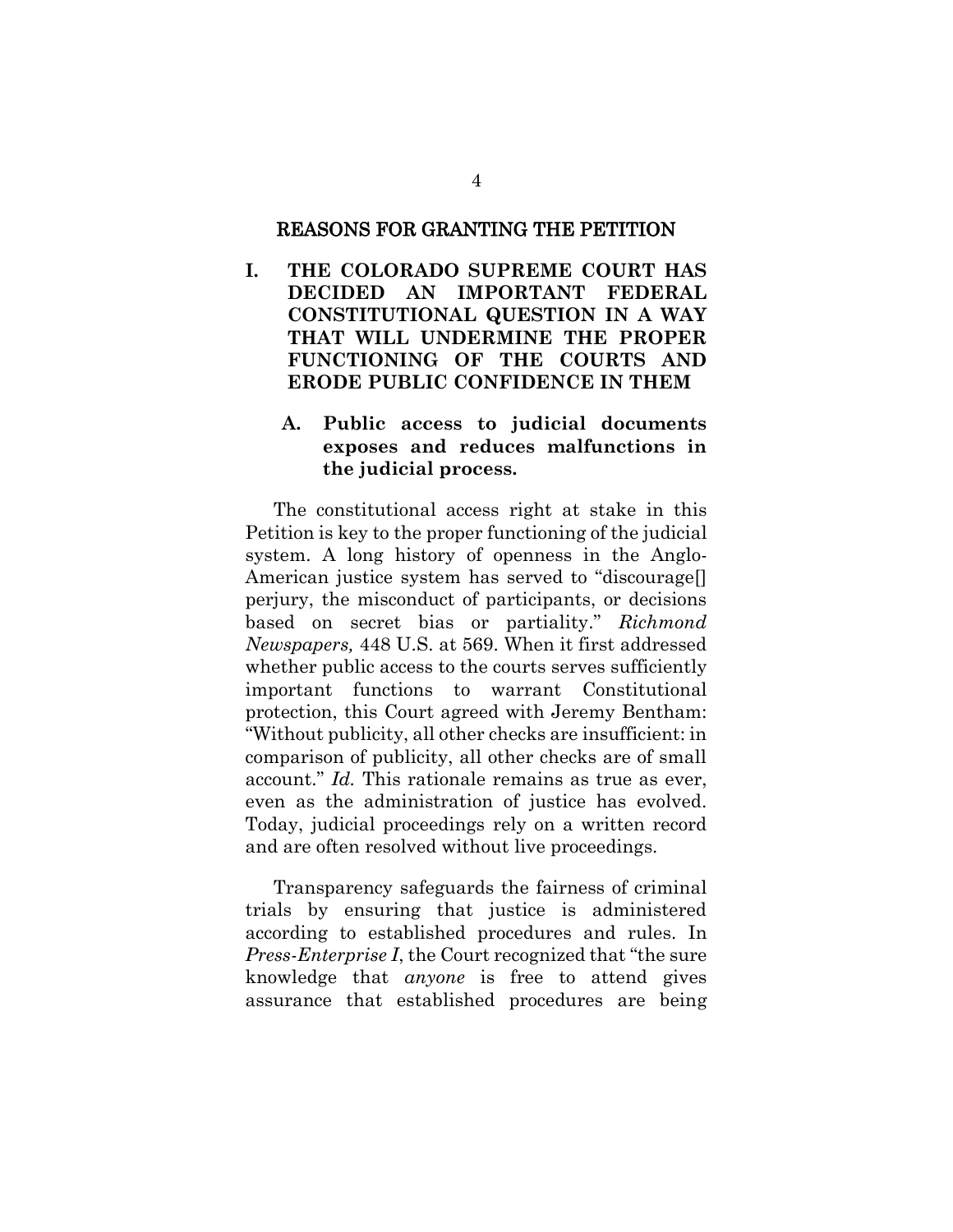followed and that deviations will become known." 464 U.S. at 508. Lower courts have widely recognized the value of judicial documents in helping the public assess the propriety of court conduct. Public monitoring "fosters the important values of quality, honesty and respect for our legal system." *In re Providence Journal Co.*, 293 F.3d 1 (1st Cir. 2002) (citation and internal quotation marks omitted) (finding a right of access to legal memoranda submitted to the court). Conversely, secrecy threatens the functionality of the judicial process, for example, by "masking impropriety, obscuring incompetence, and concealing corruption." *Brown & Williamson Tobacco Corp. v. F.T.C.*, 710 F.2d 1165, 1179 (6th Cir. 1983) (finding a right of access to judicial proceedings and documents in civil cases).

This Court has also recognized the important role that publicity serves in ensuring true and accurate factfinding at trial. *Richmond Newspapers*, 448 U.S. at 596. Through access to judicial records such as decisions, transcripts of trials, hearings, and arguments, and evidence submitted to judges, the public can monitor and assess the "source of evidence admitted at trial and the circumstances of its admittance," which are "crucial to an assessment of the fairness and the integrity of the judicial proceedings." *United States v. Ladd*, 218 F.3d 701, 704 (7th Cir. 2000) (holding that the "public presumptively has a right of access to the records of judicial proceedings"). In light of the social costs incurred by judgments reached through mistakes of fact, the precision of the factfinding process, bolstered by the public's ability to monitor and inspect court records, is of paramount public concern.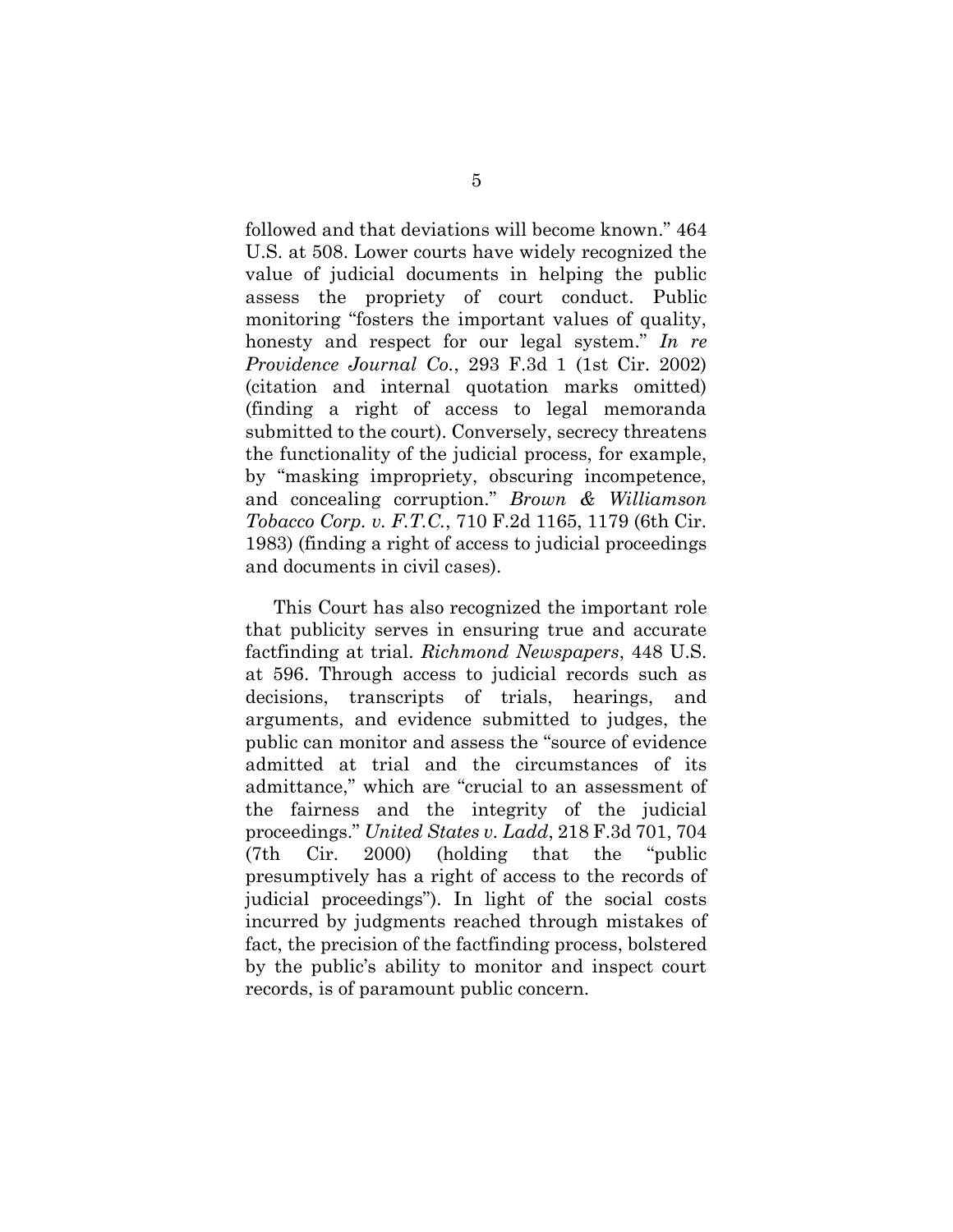Openness not only enhances the propriety of the judicial process but also encourages the integrity of the actors. The circuit courts have held that "[p]ublic scrutiny over the court system serves to . . . provide a check on the activities of judges and litigants." *Grove Fresh Distribs., Inc. v. Everfresh Juice Co*., 24 F.3d 893, 897 (7th Cir. 1994) (upholding a First Amendment right of access to documents filed in civil suits). Records of judicial proceedings are also subject to the First Amendment right of access because they may "reveal potential judicial biases or conflicts of interest." *Hartford Courant Co. v. Pellegrino*, 380 F.3d 83, 95 (2d Cir. 2004) (recognizing a First Amendment right of access to sealed docket sheets and case files). The Sixth Circuit specifically recognized a right of access to motions and affidavits of bias against a judge, because "[w]hen a judge's impartiality is questioned, it strengthens the judicial process for the public to be informed of how the issue is approached and decided." *Applications of Nat'l Broad. Co*., 828 F.2d 340, 344-45 (6th Cir. 1987). This Court has explicitly upheld a privilege for reporting truthful information about judicial misconduct proceedings precisely because "the operations of the courts and the judicial conduct of judges are matters of utmost public concern." *Landmark Commc'ns v. Virginia*, 435 U.S. 829, 839 (1978).

Public access to judicial records promotes prosecutorial integrity for the same reasons. This Court hailed a responsible press as "the handmaiden of effective administration," for the "press does not simply publish information about trials but guards against the miscarriage of justice by subjecting the police, prosecutors, and judicial processes to extensive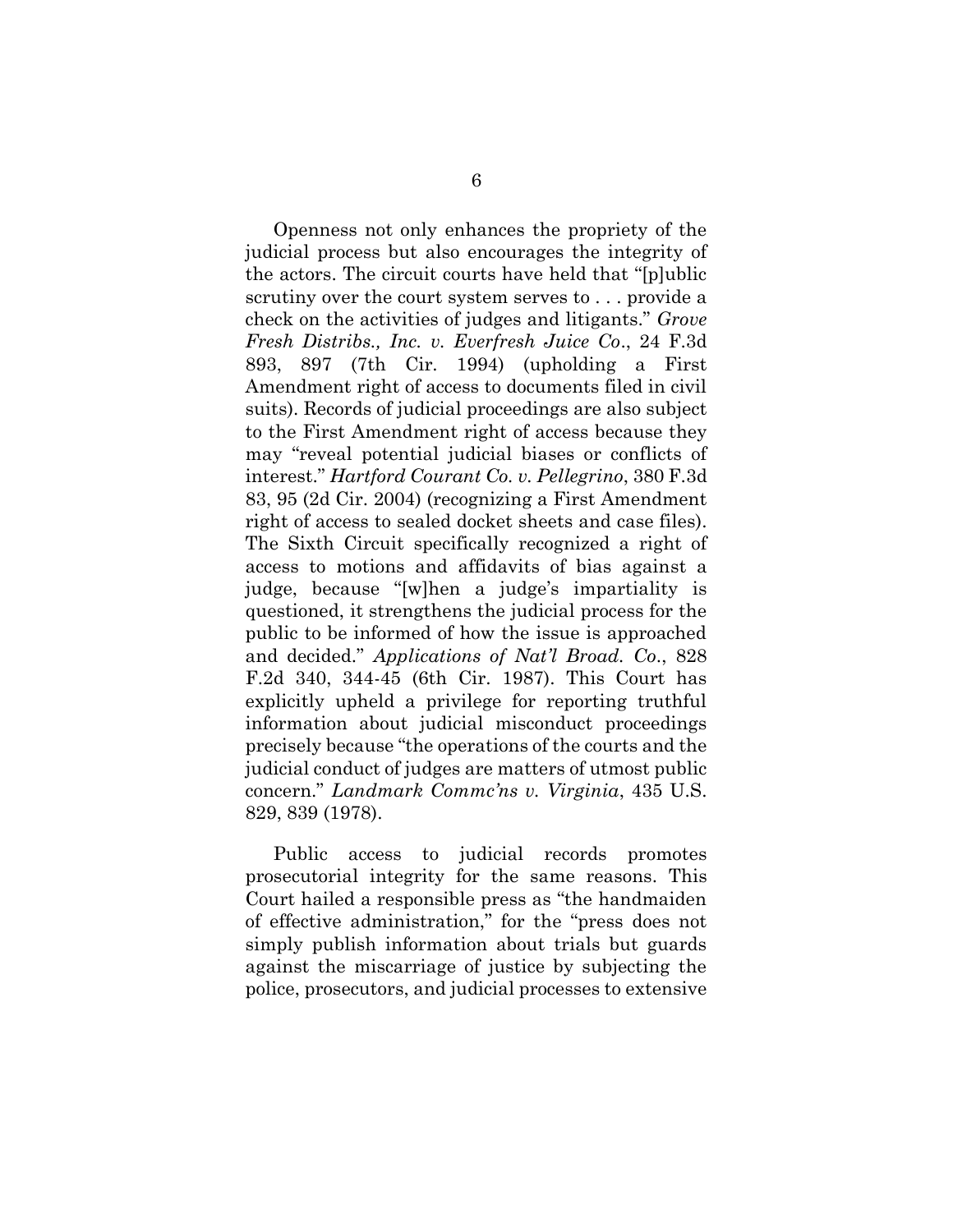public scrutiny and criticism." *Landmark Commc'ns*, 435 U.S. at 839 (citing *Sheppard v. Maxwell*, 384 U.S. 333, 350 (1966)). Lower courts have applied the First Amendment right to access to documents pertaining to sentencings and plea hearings, settings in which prosecutors wield significant influence, to discourage prosecutors from acting arbitrarily or wrongfully. *See, e.g.*, *Oregonian Publ'g Co. v. U.S. Dist. Court*, 920 F.2d 1462 (9th Cir. 1990); *United States v. Soussoudis (In re Wash. Post Co*.*)*, 807 F.2d 383 (4th Cir. 1986); *CBS Inc. v. U.S. Dist. Court*, 765 F.2d 823 (9th Cir. 1985); *United States v. Santarelli*, 729 F.2d 1388 (11th Cir. 1984). Public scrutiny "operates to check any temptation that might be felt by either the prosecutor or the court to obtain a guilty plea by coercion or trick, or to seek or impose an arbitrary or disproportionate sentence." *In re Wash. Post Co*., 807 F.2d at 389.

### <span id="page-14-0"></span>**B. Public access to judicial documents improves the public's understanding of the justice system and bolsters public confidence in the courts.**

Public access to court records does more than enhance the proper functioning of the judicial process; it also fosters public support for the criminal justice system. This Court has long recognized that "the means used to achieve justice must have the support derived from public acceptance of both the process and its results." *Richmond Newspapers*, 448 U.S. at 571.

Criminal trials (and the pre- and post-trial proceedings that accompany them) are not isolated acts of justice—they are part of an institution whose legitimacy depends on dialogue with the greater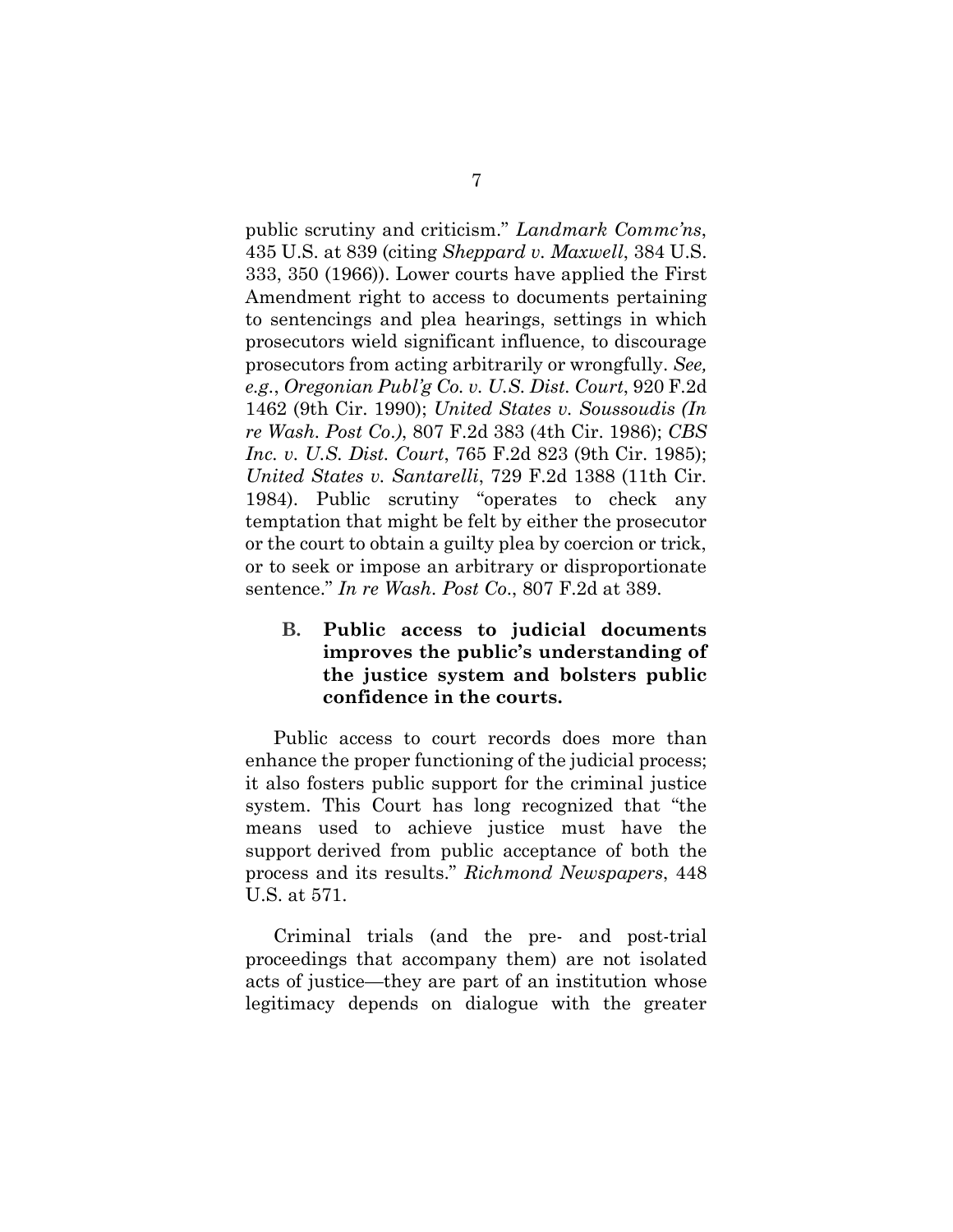community. In a broad democratic sense, the public is a key participant in the judicial process itself. As this Court noted in *Globe Newspaper*, "an essential component in our structure of self-government" is that citizens "participate in and serve as a check upon the judicial process." 457 U.S. at 606. A properly functioning justice system requires that the public understand the ways in which courts operate, so that the "constitutionally protected 'discussion of governmental affairs' is an informed one." *Id.* at 605 (quoting *Mills v. Alabama*, 384 U.S. 214, 218 (1966)). Only through a sufficiently informed public discourse on judicial functioning can the public legitimate the judicial system and criminal trials.

Public comprehension of judicial methods is impossible without access to the underlying records of cases. Judicial documents explain and provide critical context to a court's actions. The circuit courts have acknowledged this logic in a variety of contexts. The Eighth Circuit recognized a First Amendment right to view affidavits in support of a search warrant because such materials are "important to the public's understanding of the function and operation of the judicial process and the criminal justice system." *In re Search Warrant for Secretarial Area Outside Office of Gunn*, 855 F.2d 569, 573 (8th Cir. 1988). Likewise, the Ninth Circuit characterized the right to access pretrial proceedings and the right to access pretrial documents as nearly one and the same since the documents themselves "are often important to a full understanding of the way in which 'the judicial process and the government as a whole' are functioning." *Associated Press v. U.S. Dist. Court*, 705 F.2d 1143, 1145 (9th Cir. 1983) (quoting *Globe*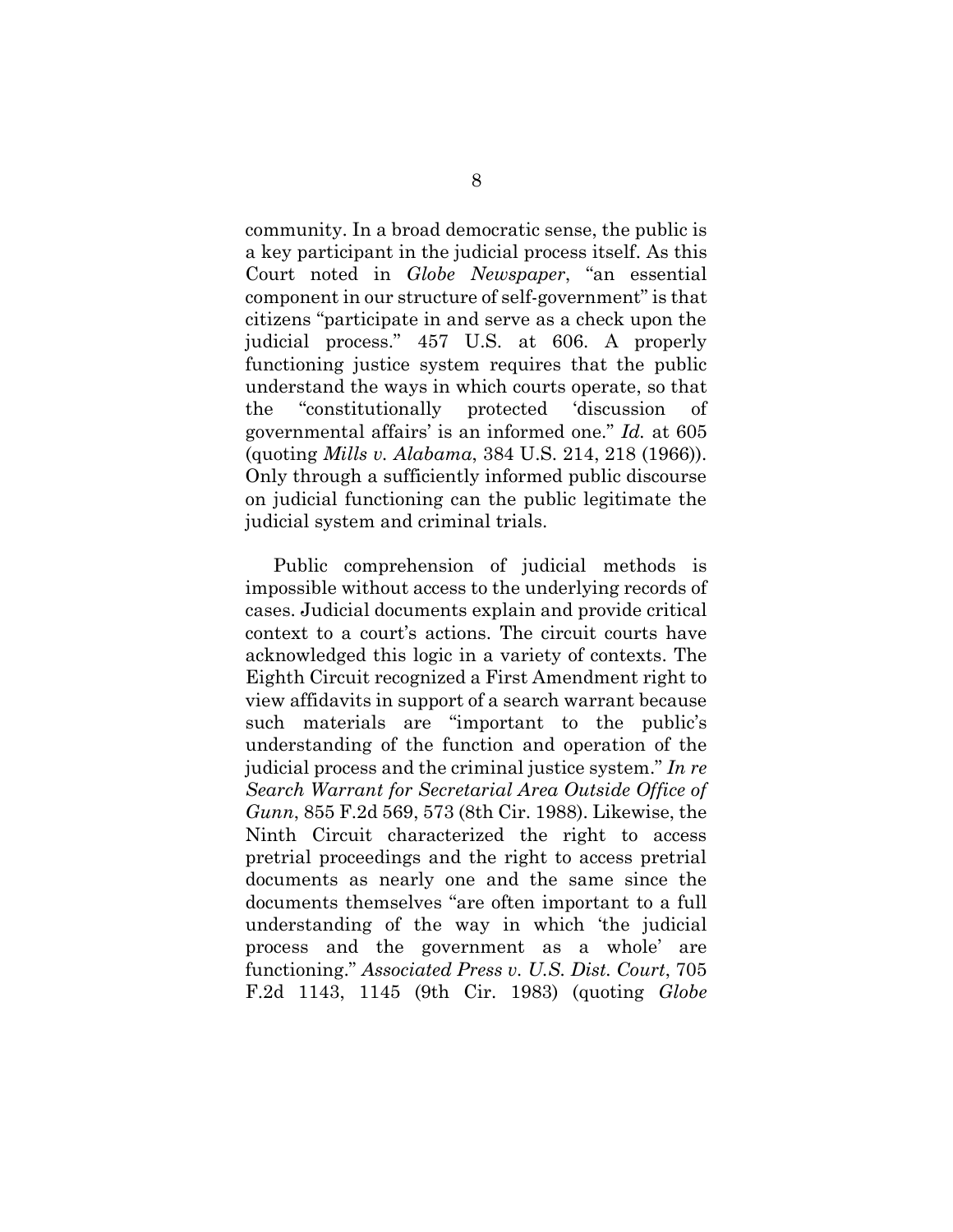*Newspaper*, 457 U.S. at 606). The Third Circuit has reasoned similarly. "Although those cases [*Richmond Newspapers*, *Globe Newspaper*, and *Press-Enterprise I*] concerned access to judicial proceedings, no reason occurs to us why their analysis does not apply as well to judicial documents." *United States v. Smith*, 776 F.2d 1104, 1112 (3d Cir. 1985).

To the extent that many judicial procedures occur *solely* through written documents, public access to these documents—as sanctioned in the *Richmond Newspapers*, *Globe Newspaper*, and *Press-Enterprise I* and *II* quartet—is even more critical. For instance, lower courts have widely recognized a right of access to the questionnaires used in jury selection because there "is no principled reason to distinguish written questions from oral questions for purposes of the First Amendment right of public access." *In re Jury Questionnaires*, 37 A.3d 879, 885-86 (D.C. 2012) (listing nine similar decisions from federal and state courts). Similarly, the Second Circuit has pointed out that "access to written documents filed in connection with pretrial motions is particularly important in the situation . . . where no hearing is held and the court's ruling is based solely upon the motion papers." *United States v. Biaggi (In re N.Y. Times Co.)*, 828 F.2d 110, 114 (2d Cir. 1987) (upholding a First Amendment right of access to pretrial motion documents).

Beyond illuminating the logic of an individual trial, access to court documents also promotes understanding of the justice system at large. In recognizing a First Amendment right of access to docket sheets, the Second Circuit emphasized the valuable general information that the public could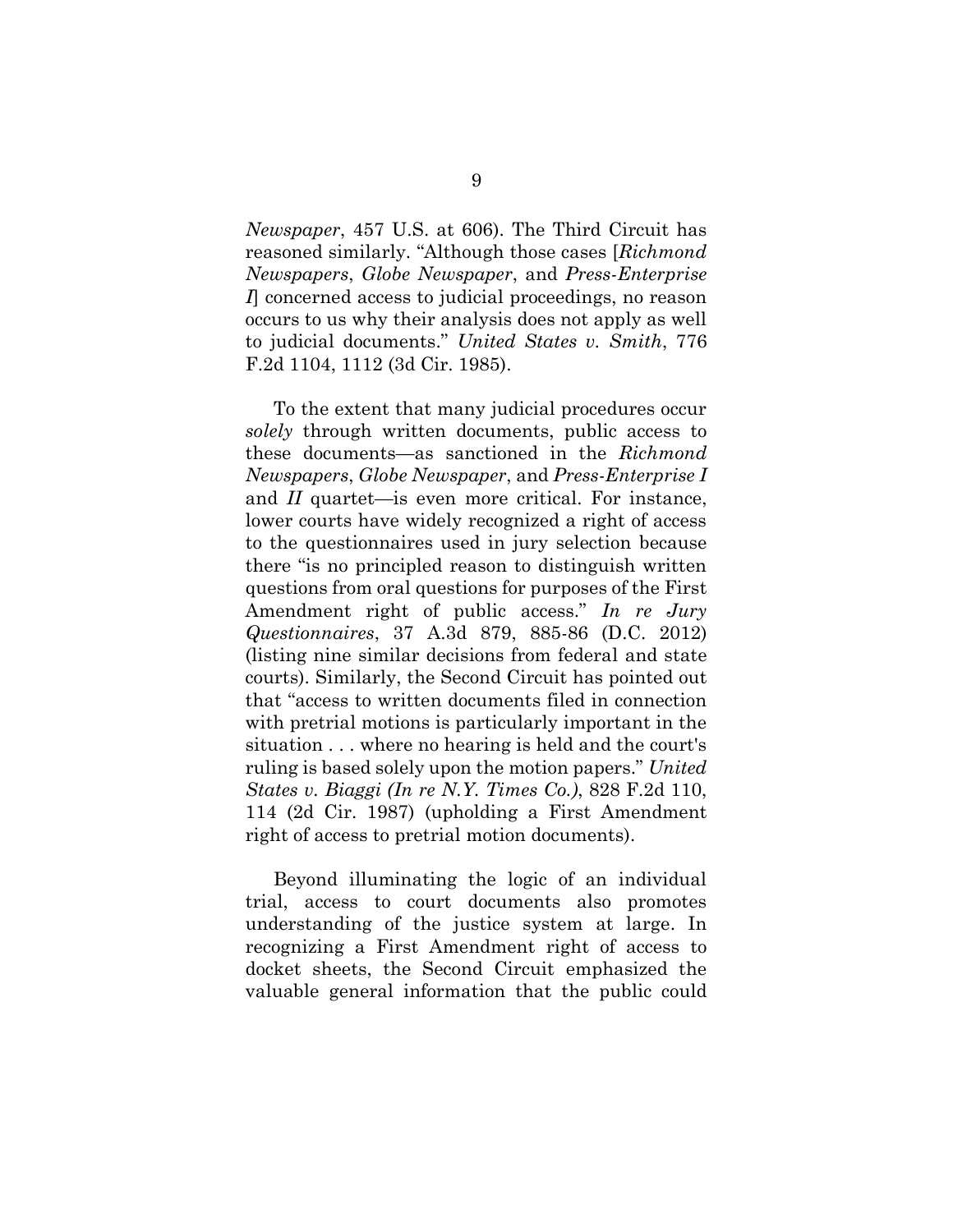glean from these judicial records. "By inspecting materials like docket sheets, the public can discern the prevalence of certain types of cases, the nature of the parties to particular kinds of actions, information about the settlement rates in different areas of law, and the types of materials that are likely to be sealed." *Hartford Courant Co.*, 380 F.3d at 95- 96. The Sixth Circuit found a significant First Amendment interest in unsealing documents in support of a motion to disqualify a judge because the courts benefit when the public understands the "seriousness with which the Sixth Amendment right to counsel is treated and of the meticulous inquiries that are undertaken by the court." *Applications of Nat'l Broad. Co*., 828 F.2d at 345.

An additional compelling benefit provided by accessibility of judicial records as it exists in courts other than Colorado's is the facilitation of legal scholarship by professors, such as *amici*. As a result of the access quartet and the progeny of those cases, legal scholars perform detailed and systemic analyses of sentencing disparities and charging decisions by judicial district, race of defendant, the size of jury damage awards in copyright cases, the effect of heightened pleading standards, and a myriad of other research topics that access rights make possible. *See, e.g.*, David S. Ardia & Anne Klinefelter, *Privacy and Court Records: An Empirical Study*, 30 BERKELEY TECH. L.J. 1807 (2015) (quantifying the amount of sensitive personal information contained in briefs to a state supreme court); William H.J. Hubbard, *The Effects of* Twombly *and* Iqbal, 14 J. EMPIRICAL LEGAL STUD. 474 (2017) (analyzing the effect of pleading standards on pro se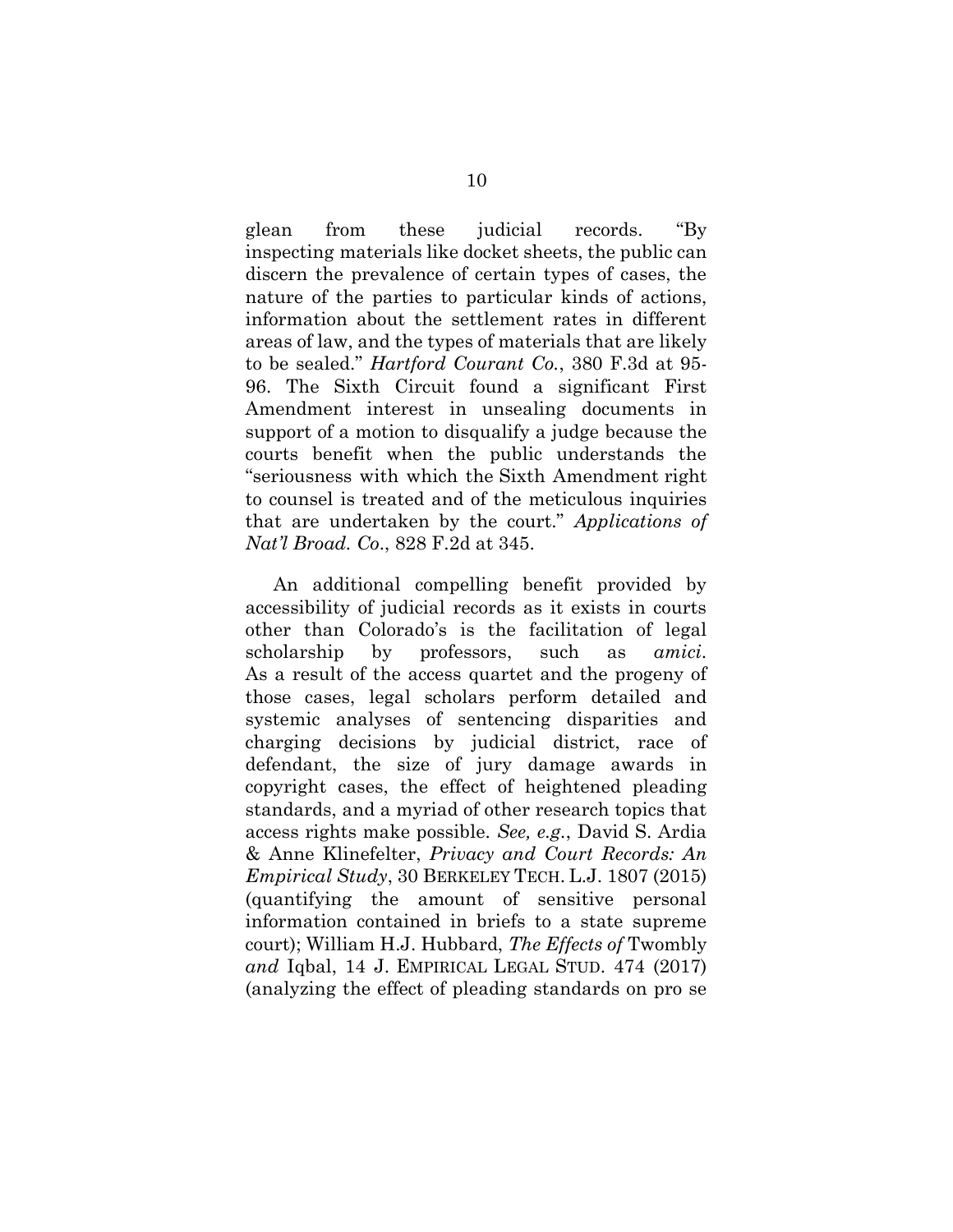and represented litigants); David B. Mustard, *Racial, Ethnic, and Gender Disparities in Sentencing: Evidence from the U.S. Federal Courts*, 44 J.L. & ECON. 285 (2001) (showing that departures from sentencing guidelines produced most of the racial and gender disparities in federal court sentencing); Bernardo S. Silveira, *Bargaining With Asymmetric Information: An Empirical Study of Plea Negotiations*, 85 ECONOMETRICA 419 (2017) (using data on plea bargains in state court to estimate the impact of different sentencing reforms). The academic work of many scholars and their associated recommendations for legal reforms depend squarely—and in many instances entirely—on their ability to review and analyze all types of judicial documents.

Providing access to judicial documents helps citizens better understand their courts, cementing the public's faith in the justice system. "People in an open society do not demand infallibility from their institutions, but it is difficult for them to accept what they are prohibited from observing." *Richmond Newspapers*, 448 U.S. at 572. Several circuits have echoed the importance of open records as a way to "promote community respect for the rule of law," *Grove Fresh Distribs.*, 24 F.3d at 897 (extending the First Amendment right of access to documents filed in civil suits), and to ensure "respect for our legal system," *In re Cont'l Ill. Sec. Litig*., 732 F.2d 1302, 1308 (7th Cir. 1984).

These are crucial democratic values. The justice system serves not only individuals, but the community at large. "[P]ublic proceedings vindicate the concerns of the victims and the community in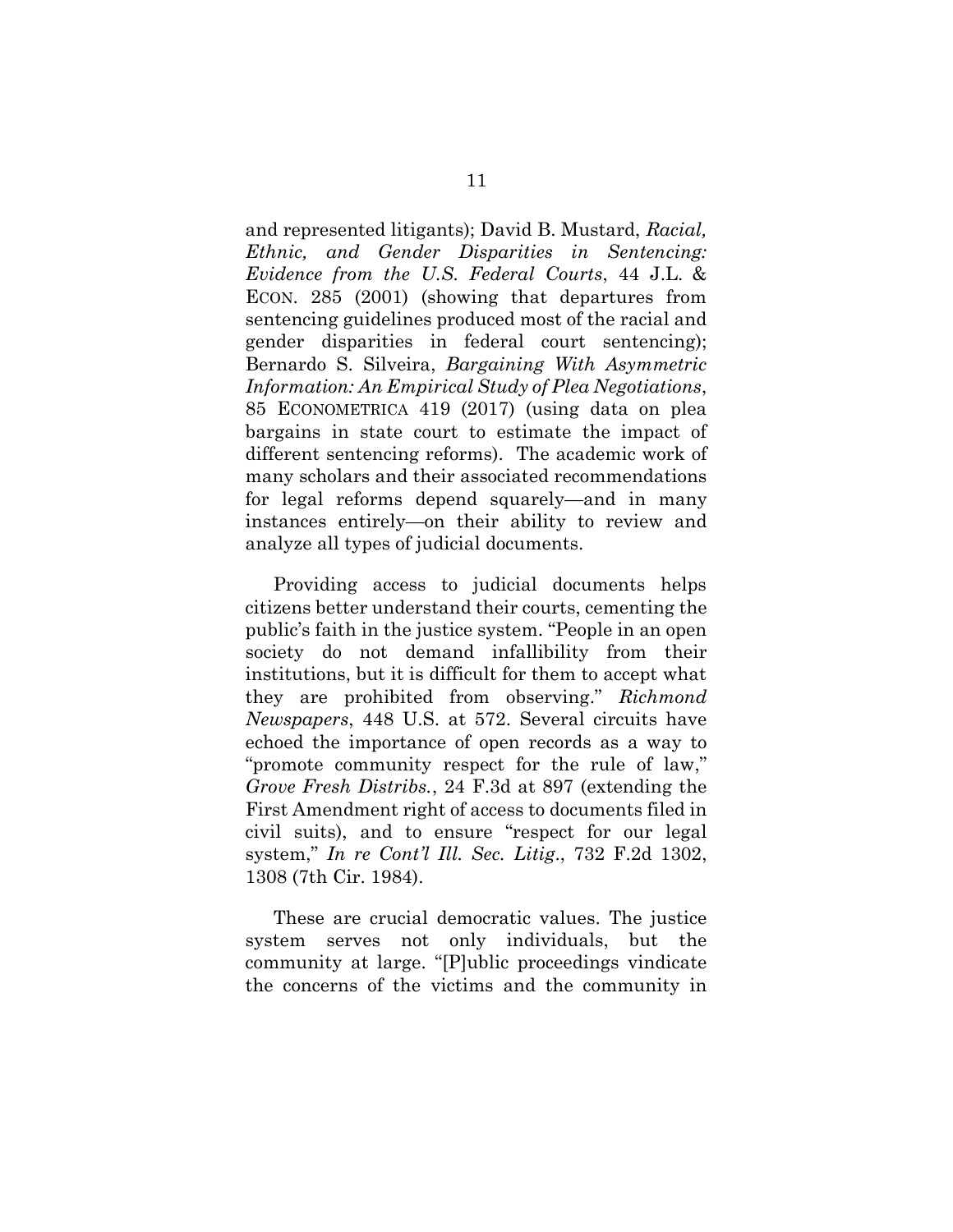knowing that offenders are being brought to account for their criminal conduct by jurors fairly and openly selected." *Press-Enterprise I*, 464 U.S. at 509. This essential function of the justice system requires public access to judicial records. Communities cannot have faith in their courts unless they are able to read the documents that illuminate how justice operates.

Simply put, certiorari should be granted in this case because the constitutional access right rejected by the Colorado Supreme Court is key to both the proper functioning of the judicial system and public acceptance of judicial outcomes. The proper scope and application of this right should be settled by this Court.

### <span id="page-19-0"></span>**II. LINGERING UNCERTAINTY AMONG THE LOWER COURTS ABOUT THE PROPER APPLICATION OF THE FIRST AMENDMENT ACCESS RIGHT TO JUDICIAL RECORDS ALSO SUGGESTS THE NEED FOR REVIEW**

While the circuits and other state courts have uniformly rejected the view that the constitutional access right applies only to attendance at open court hearings, there is some continuing uncertainty and disagreement about the proper test for determining where the right applies. To be clear, the judicial records denied to the *Colorado Independent* fall squarely within the qualified First Amendment access right, but the reasoning by which this Court arrives at that conclusion will provide valuable guidance on the scope and application of the access right.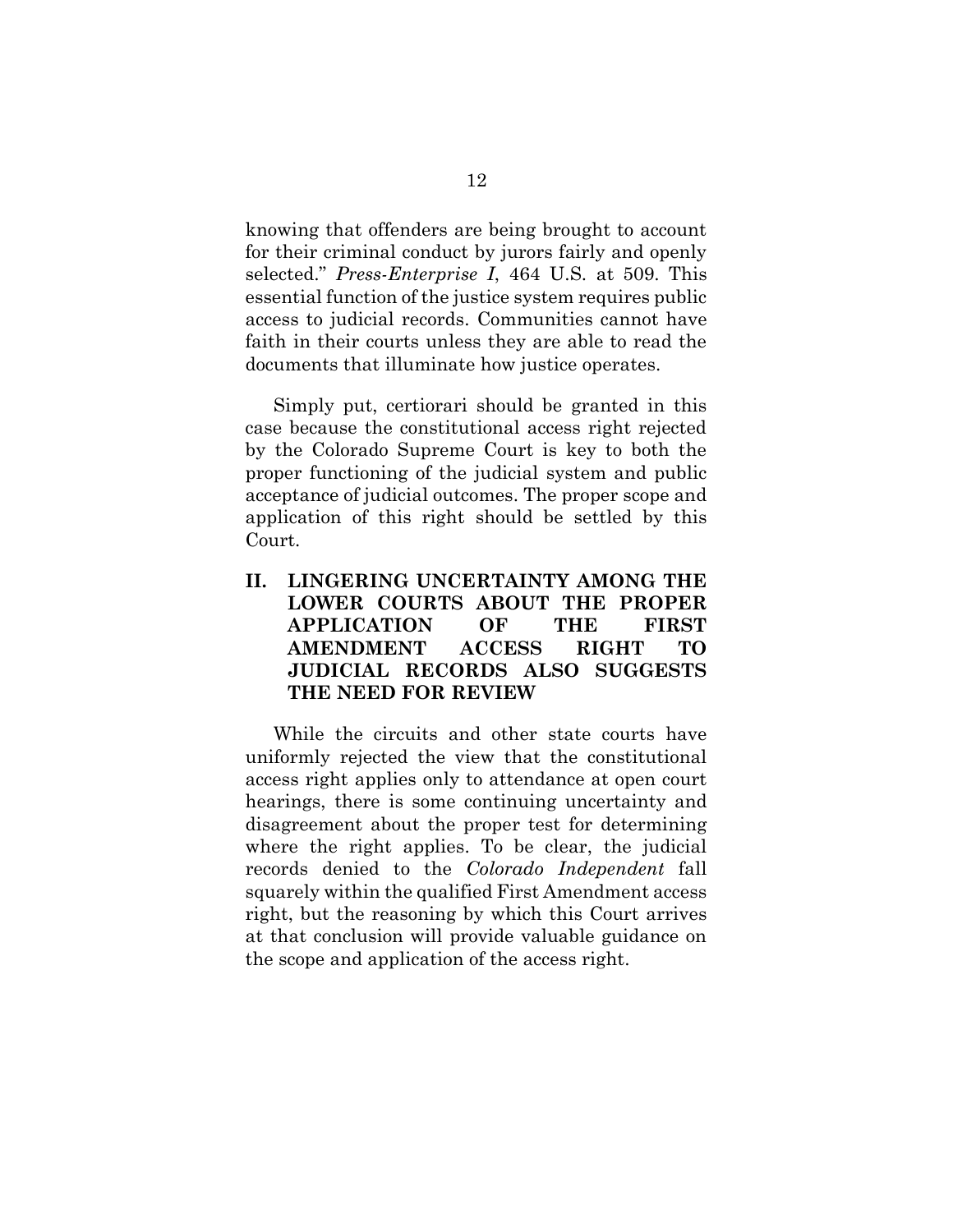Federal and state courts applying the *Press-Enterprise* "experience and logic" test to various types of judicial records have reached different conclusions. For example, in applying that test, both the Second and Eleventh Circuit Courts of Appeal have held that the access right applies to Criminal Justice Act vouchers filed with the court following a verdict. *See United States v. Ellis*, 90 F.3d 447, 450-51 (11th Cir. 1996); *United States v. Suarez*, 880 F.2d 626, 631 (2d Cir. 1989). Applying that same test, the First Circuit and the Tenth Circuit have held that the access right does not apply to Criminal Justice Act vouchers postverdict. *United States v. Connolly (In re Bos. Herald, Inc.)*, 321 F.3d 174, 182-90 (1st Cir. 2003); *United States v. Gonzales*, 150 F.3d 1246, 1254-61 (10th Cir. 1998).

Similar conflicts have arisen between the circuits concerning other judicial records in criminal case files. *Compare United States v. Smith*, 776 F.2d 1104 (3d Cir. 1985) (holding the First Amendment access right attaches to bill of particulars), *with United States v. Anderson*, 799 F.2d 1438 (11th Cir. 1986) (holding the opposite); *compare Wash. Post v. Robinson*, 935 F.2d 282 (D.C. Cir. 1991), *and Oregonian Publ'g Co. v. U.S. Dist. Court*, 920 F.2d 1462 (9th Cir. 1990) (holding the First Amendment right of access attaches to filed plea agreements), *with United States v. Connolly (In re Bos. Herald)*, 321 F.3d at 174, *and United States v. El-Sayegh*, 131 F.3d 158 (D.C. Cir. 1997) (holding the opposite); *compare In re Search Warrant for Secretarial Area Outside Office of Gunn*, 855 F.2d 569, 572-75 (8th Cir. 1988) (holding the First Amendment right of access attaches to probable cause affidavits filed with returns of executed warrant), *with*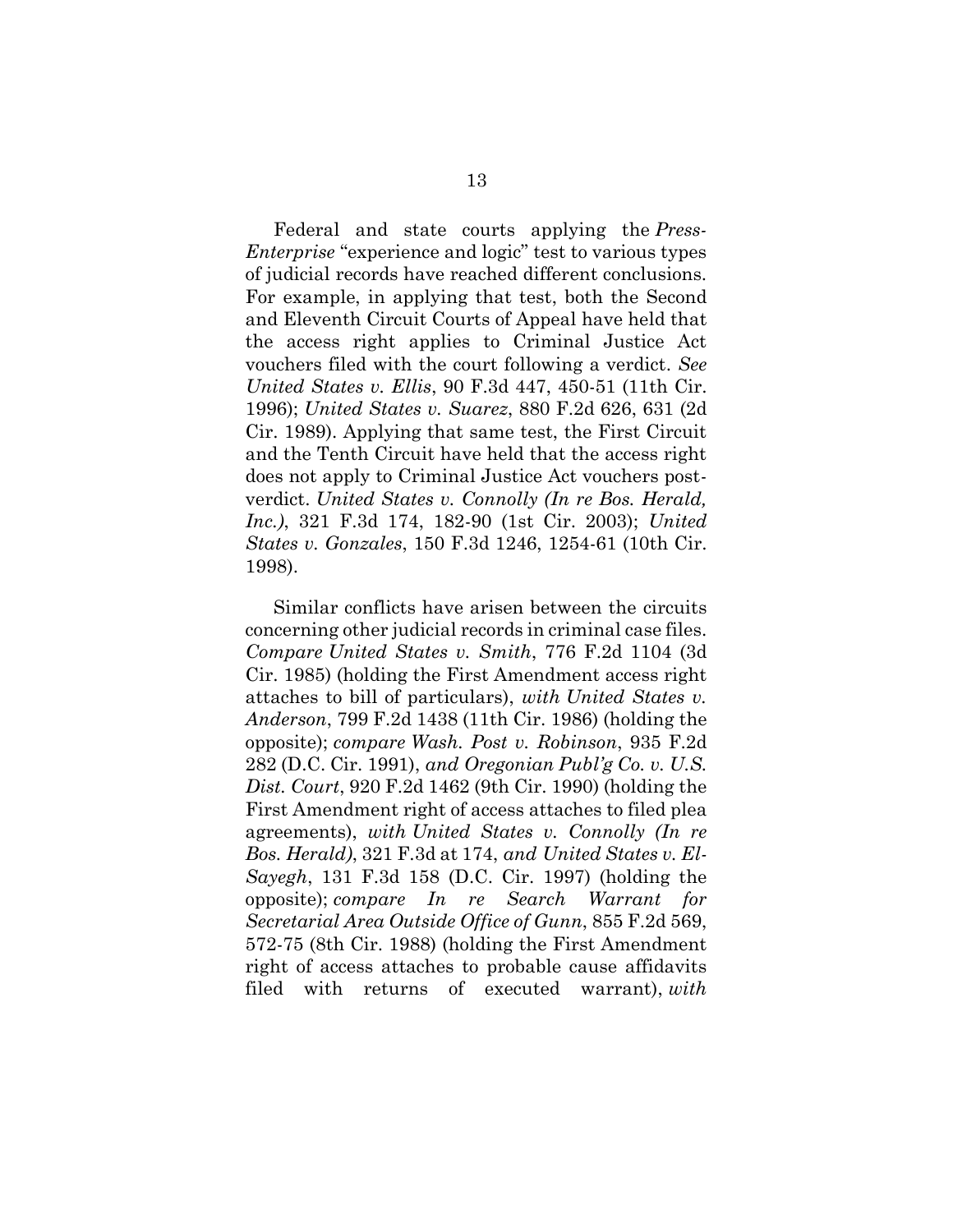*Indianapolis Star v. United States (In re Search of Fair Fin.)*, 692 F.3d 424, 430-33 (6th Cir. 2012) (holding no First Amendment right attaches to documents filed in search warrant proceedings), *Baltimore Sun Co. v. Goetz*, 886 F.2d 60, 64-65 (4th Cir. 1989) (same), *and Times Mirror Co. v. United States*, 873 F.2d 1210, 1213-19 (9th Cir. 1989) (holding no First Amendment right of access attaches to search warrants and supporting affidavits during pre-indictment investigation); *compare CBS Inc. v. U.S. Dist. Court*, 765 F.2d 823 (9th Cir. 1985) (holding First Amendment right of access attaches to sentencing records), *with United States v. Corbitt*, 879 F.2d 224 (7th Cir. 1989) (holding the opposite).

Underlying these conflicting outcomes is an ongoing uncertainty about what the "experience and logic" test requires—an uncertainty that this case could clarify. For example, some courts have found a right of access almost entirely based on a history of access. *E.g., United States v. Smith*, 776 F.2d 1104, 1112 (3d Cir. 1985) (emphasizing the "historic tradition of public access to the charging document"); *United States v. Peters*, 754 F.2d 753, 763 (7th Cir. 1985) (holding that the "longstanding common law right of access to judicial records" is "of constitutional magnitude"). Others have found a right of access based exclusively on the logic of access, even where there is little or no history of access. *E.g., Whiteland Woods, L.P. v. Twp. of W. Whiteland*, 193 F.3d 177 (3d Cir. 1999*)* (finding a right of access to local zoning meetings); *United States v. Suarez*, 880 F.2d at 631 (finding right of access to Criminal Justice Act forms despite "lack of tradition"); *Seattle Times Co. v. U.S. Dist. Court*, 845 F.2d 1513, 1516 (9th Cir. 1988)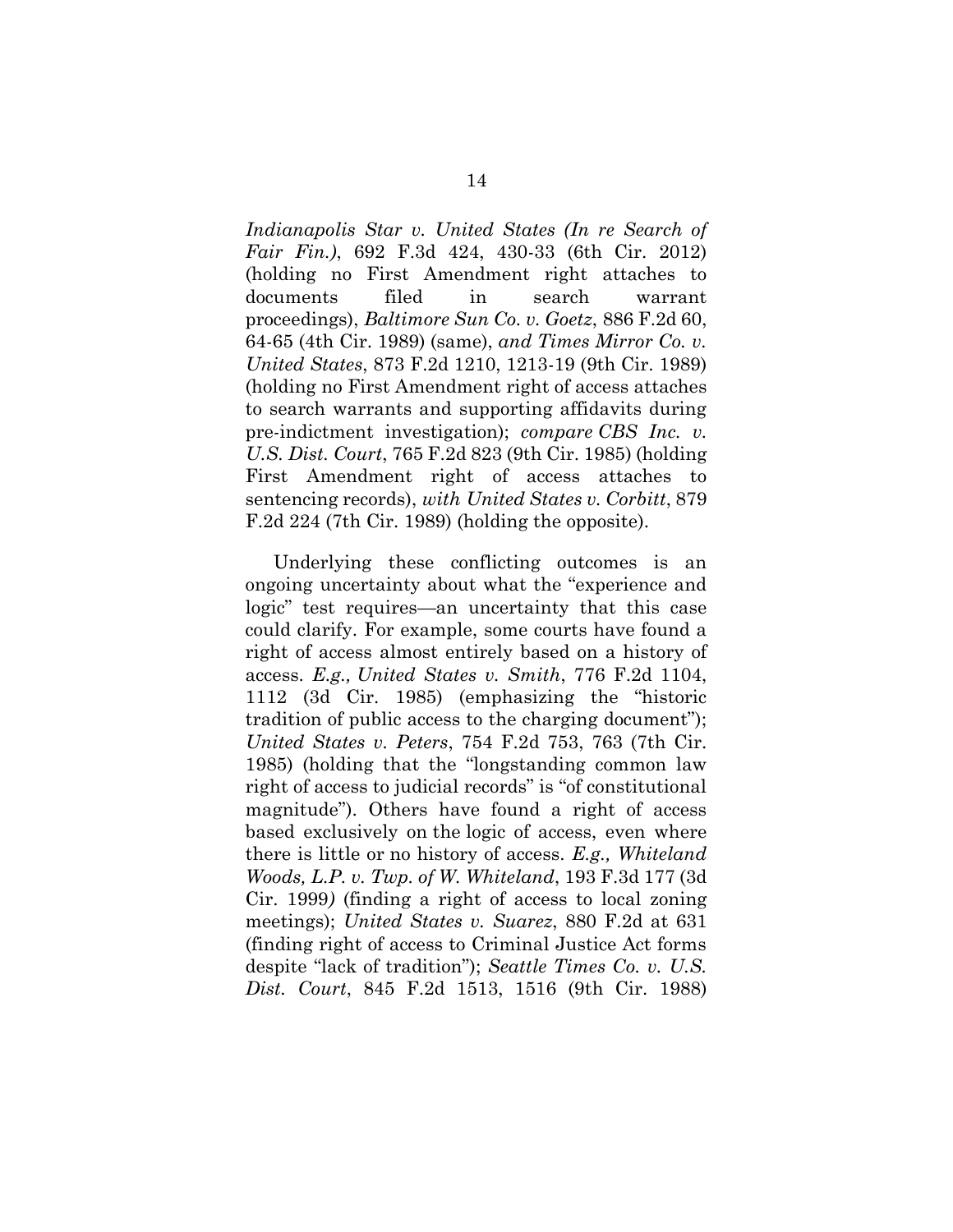(finding right of access to pretrial detention hearings despite absence of "unbroken history of public access"); *see also* David S. Ardia, *Court Transparency and the First Amendment,* 38 CARDOZO L. REV. 835, 858 (2017) (discussing confusion among the courts about the "experience and logic" test).

There is similarly a lingering uncertainty about whether the "experience and logic" test needs to be separately applied to records of a proceeding if that proceeding itself is subject to the First Amendment access right. Many courts have concluded from the holdings in the *Press-Enterprise* cases that the First Amendment protects access to judicial records that are "derived from or a necessary corollary of the capacity to attend the relevant proceedings." *Hartford Courant Co*., 380 F.3d at 93. *See, e.g.*, *United States v. Antar*, 38 F.3d 1348 (3d. Cir. 1994) (voir dire transcripts); *In re N.Y. Times Co.*, 828 F.2d 110 (2d Cir. 1987 (sealed motion papers); *In re Wash. Post Co.*, 807 F.2d 383 (documents filed in connection with plea and sentencing hearings); *United States v. Santarelli*, 729 F.2d 1388 (11th Cir. 1984) (admitted evidence in a public sentencing hearing). Other courts instead continue to apply the "experience and logic" test directly to the type of record for which access is sought, sometimes even when they relate to a proceeding that is subject to the access right. *See, e.g., Grove Fresh Distribs., v. Everfresh Juice Co.*, 24 F.3d 893 (7th Cir. 1994) (documents filed in civil suits); *In re Search Warrant for Secretarial Area Outside Office of Gunn*, 855 F.2d at 573 (search warrants); *Associated Press v. U.S. Dist. Court*, 705 F.2d 1143, 1145 (9th Cir. 1983) (documents filed in pretrial hearings).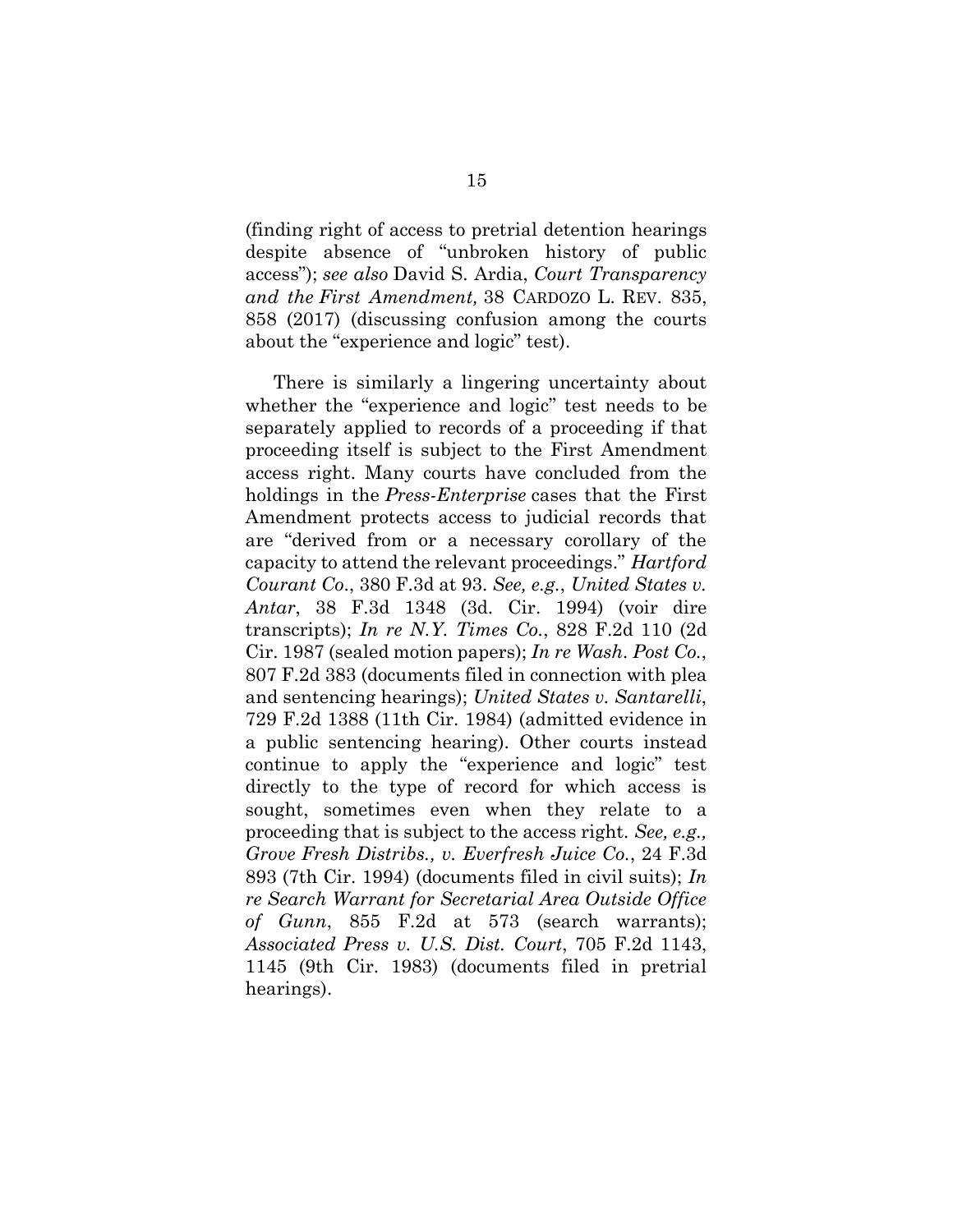The need for clarification over how the existence of a First Amendment access right to judicial records is to be determined was recently on full display in *Dhiab v. Trump*, 852 F.3d 1087 (D.C. Cir. 2017), in which members of the press sought access to videotape recordings of the forced feeding of a Guantanamo Bay detainee that were submitted, under seal, as exhibits to a motion for a preliminary injunction in an ongoing *habeas* proceeding. Although all three panel judges agreed with the government that the recordings could remain under seal for national security reasons, none could agree on the proper application of the First Amendment right to the records at issue in that case.

Judge Randolph concluded that record evidence in a *habeas* proceeding was not subject to the access right because there was no tradition of public access to *habeas* proceedings dating back millennia, in contrast to the tradition identified in *Richmond Newspapers.* 852 F.3d at 1093-94. He also considered the relevant experience under the "experience and logic" test to be the history of access for the type of *habeas* proceedings created for Guantanamo detainees, which routinely involve sealed records, and he saw no "logic" to providing a presumption of access to secret national security information filed in court during the pendency of a petition for a writ of *habeas corpus*. *Id.* at 1096.

Judge Rogers explicitly disagreed on the application of both prongs. She found the experience prong satisfied by the tradition of open *habeas* proceedings since the Nineteenth Century, 852 F.3d at 1099-1100 (Rogers, J.,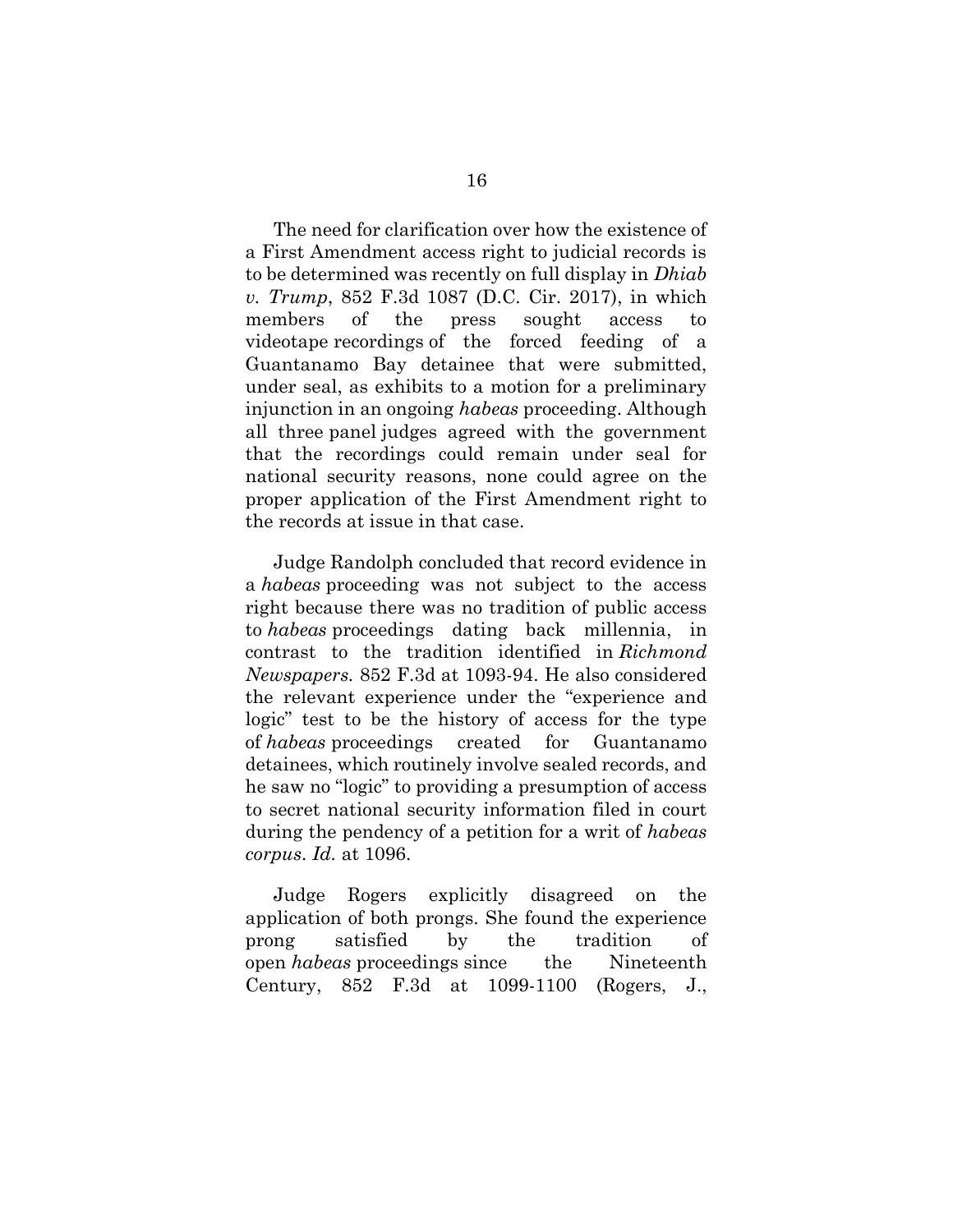concurring), and the logic prong satisfied by considering the value of access to evidence in such proceedings generally. *Id.* at 1101-02. She disagreed that the logic prong should be applied to the classified content of the specific evidence at issue. *Id.* at 1102.

Judge Williams found the "experience and logic" test so vague that he could not determine how it should be applied to the facts presented. He found no clarity in this Court's precedent about whether the test should be applied to the "types of documents" at issue or focus instead on the type of "proceedings" to which they relate. *Id.* at 1104 (Williams, J., concurring in part and concurring in judgment). Nor could he discern how long a "tradition of public access" must be to satisfy the "experience" prong of the test. *Id.* at 1106. The "lack of guidance" from this Court led to confusion about the level of granularity at which the test should be applied: "[i]f proceedings are the subject of analysis, the likely categories here may range among civil actions generally, *habeas* actions, *habeas* actions relating to conditions of confinement, and finally, *habeas* actions related to Guantanamo." *Id.* at 1104.

Review is therefore warranted to clarify the proper scope and application of the First Amendment access right to the records of judicial proceedings.

#### **CONCLUSION**

<span id="page-24-0"></span>For all the foregoing reasons, the Court should grant the writ of certiorari.

#### Respectfully submitted,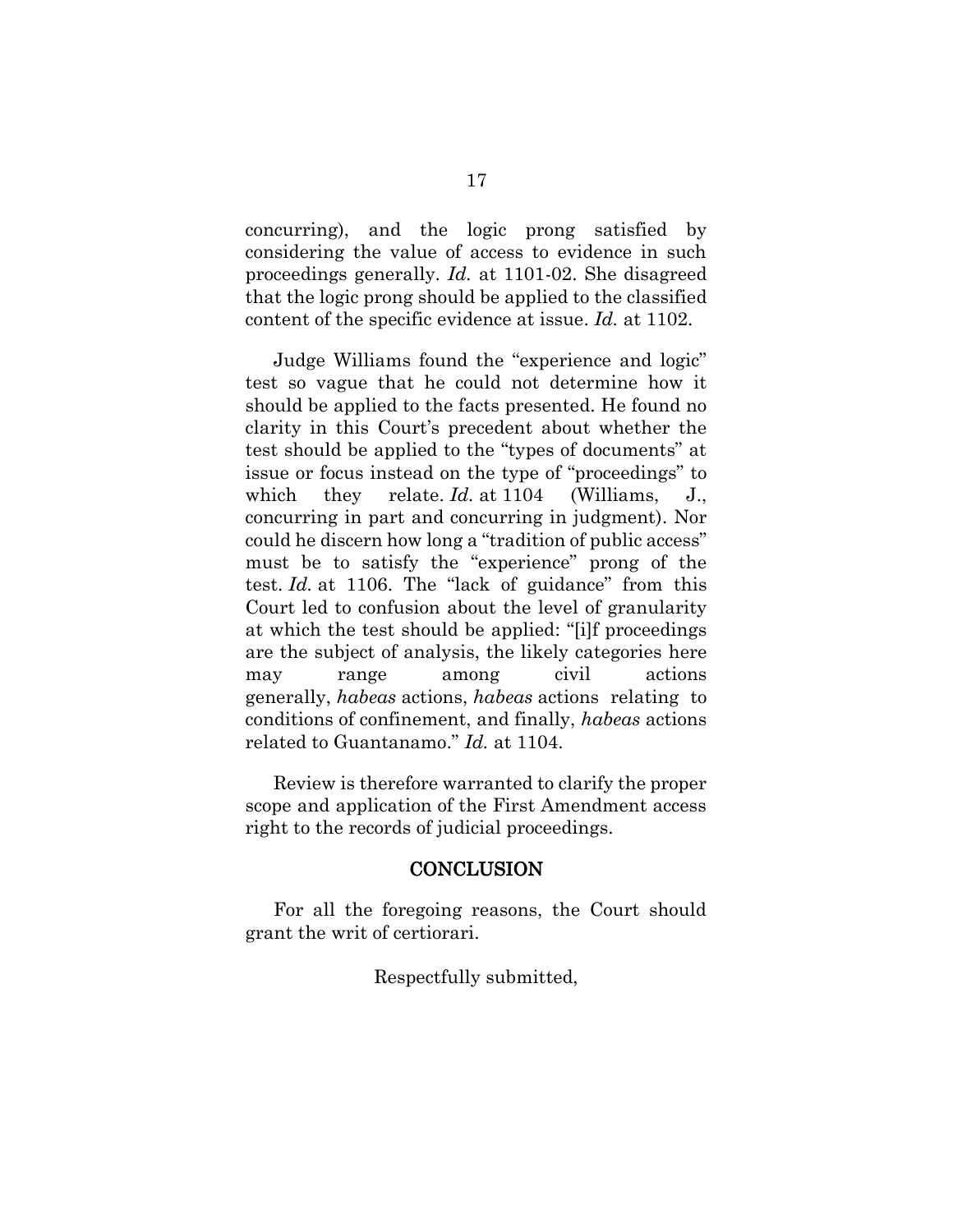Charles S. Sims MEDIA FREEDOM & INFORMATION ACCESS CLINIC YALE LAW SCHOOL P.O. Box 208215 New Haven, CT 06520

### 18